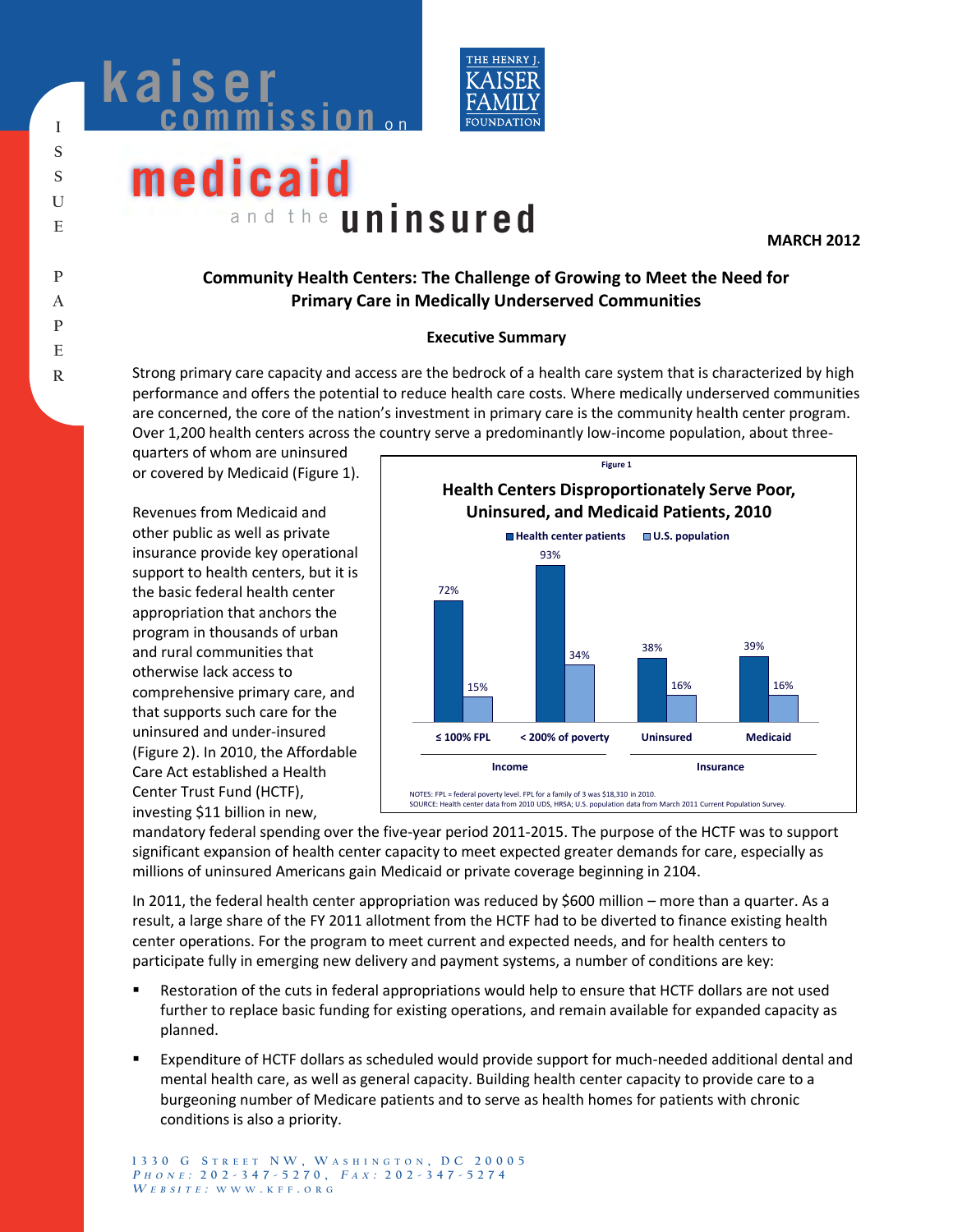Coordination of new National Health Service Corps investments with health center resources can help optimize efforts to ramp up health centers' clinical capacity. Health center strategies that involve partnering with training and residency programs to recruit and retain health care professionals and build health care teams, and reform of state laws to permit health professionals to practice "at the top of their

license," are key to ensuring an adequate health care workforce, particularly in medically underserved communities.

 As millions of health center patients gain private insurance through the new exchanges, shortcomings of private insurance that depress payments to health centers relative to the costs of care for privately insured patients, warrant attention. The ACA requirement that exchange plans pay health centers Medicaid rates may mitigate current shortfalls somewhat,



but continued and adequate grant funding will remain important, not only to subsidize care for the uninsured, but also to help cover the revenue gaps that can be expected from high-deductible plans that lack first-dollar coverage for most services.

- It is important that health center efforts to partner with specialized providers and institutions be fostered, to ensure access to a full range of necessary primary and specialty care for health center patients. These partnerships strengthen health centers' capacity to care for patients with chronic conditions and may reduce avoidable hospital care by improving access to comprehensive primary care.
- Although prospective cost-based payment has ensured that health centers can recapture the cost of the services they provide, new payment models may be needed, consistent with growing interest in payment approaches that strengthen incentives for efficiency, such as payment for episodes of care rather than for individual encounters, and that reward high-quality while also providing adequate support for efficient operations so that resources to support uncompensated care are not diverted to cover shortfalls.

Health centers' high performance, rapid assimilation of technological and delivery system improvements, and ability to expand quickly, provide support for the ACA vision of health centers as integral to a national strategy for strengthening access and care, reducing health care costs, and improving the health of Americans. Full funding of the program consistent with its expected larger role in the coming years would help to ensure that health centers continue to bring essential primary care services to millions of medically underserved people, regardless of their insurance coverage or ability to pay, and can expand their reach to offer access and care to millions more.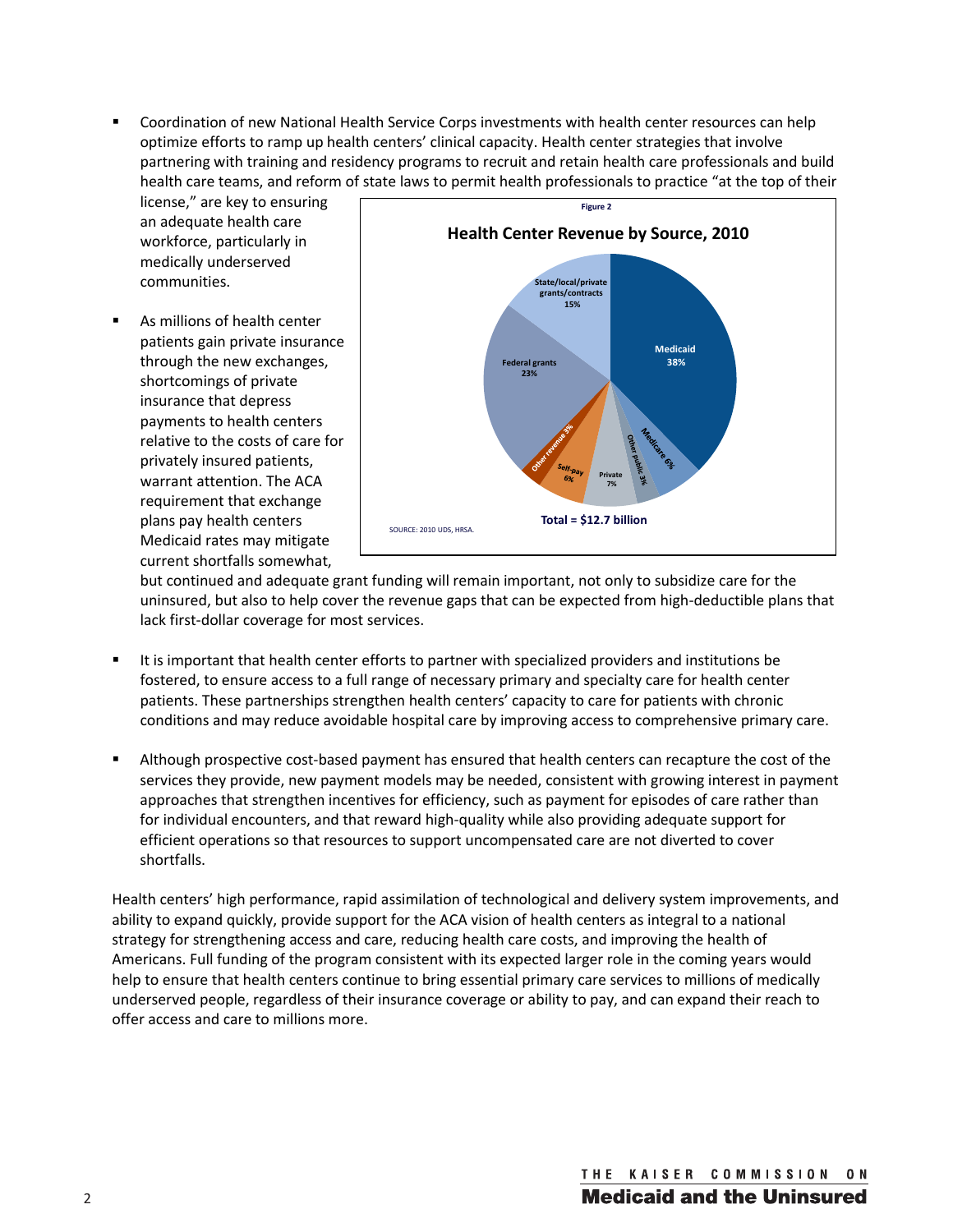# **Community Health Centers: The Challenge of Growing to Meet the Need for Primary Care in Medically Underserved Communities**

## **Introduction**

Community health centers represent one of the nation's most prominent and enduring investments in the effort to build and sustain access to comprehensive primary health care for medically underserved communities and populations. A focus of policy initiatives undertaken by Republican and Democratic Administrations alike, health centers have achieved steady growth, more than quadrupling their capacity since 1980, and doubling their capacity over the 2000-2010 time period alone. By and large, health center growth can be traced to three major expansionary cycles that began in the 1990s and coincided with successive expansions of Medicaid eligibility for pregnant women, children, and parents over time. Expansion of the health center program was accelerated in 2010, when the Patient Protection and Affordable Care Act (ACA) established the Health Center Trust Fund, a major new federal investment that augmented health centers' regular federal appropriation.

Despite the larger role for health centers envisioned by the ACA, in 2011, health centers experienced their first federal funding setback in more than 30 years when Congress enacted a major reduction in health centers' regular federal appropriation. This cut took place despite evidence showing that the number of people residing in medically underserved communities outstripped the number of patients actually reached by health centers by nearly a five-to-one ratio.<sup>1</sup> To protect these communities from the loss of health center capacity that would otherwise have resulted, hundreds of millions of dollars had to be diverted from the new Trust Fund to support existing capacity, reducing the resources available for expansion. This retrenchment in federal support carries major policy and practical implications in light of the size of the medically underserved population, the enormous gap in the current supply of primary health care, the expected surge in demand for primary care once public and private insurance coverage expand in 2014, and the importance of improving health care quality and the efficiency of care. In short, the reduction risks slowing progress toward national goals of improving health care access and quality, reducing disparities in health and health care, and controlling costs.

This policy brief profiles health centers and the patients they serve, discusses how health centers are funded, and traces the history of health center growth. It closely examines the recent reduction in both federal appropriations and state grants for health centers, state cutbacks in benefits for adult Medicaid beneficiaries, and the anticipated impact of President Obama's FY 2013 request for federal funding for health centers. Finally, it looks ahead to both the challenges and opportunities health centers face as the nation prepares for 2014, when the ACA will be fully implemented.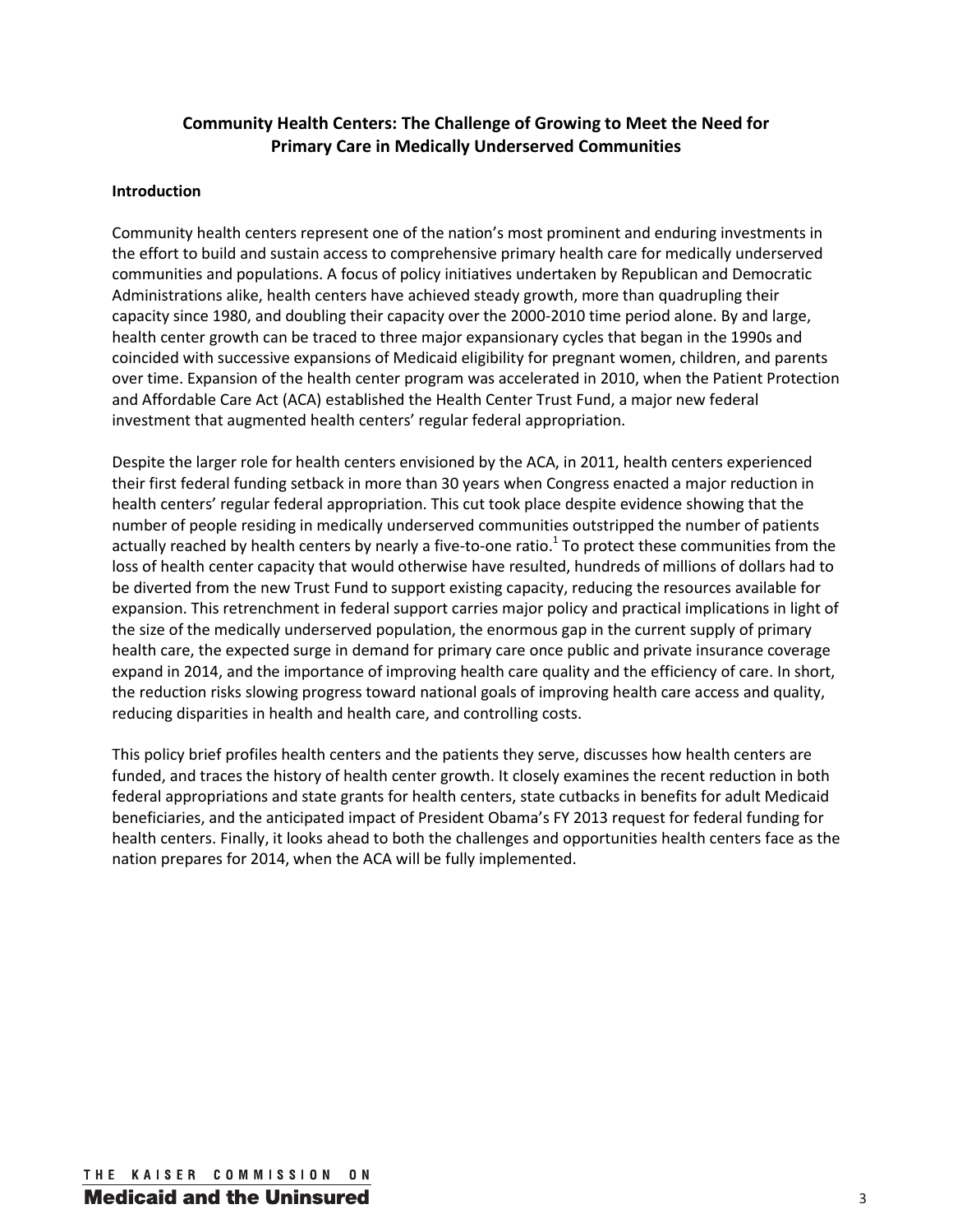## **Legislative history of the program**

Community health centers were originally established as a small demonstration program in 1965.<sup>2</sup> The federal health centers program was formally authorized as §330 of the Public Health Service Act in 1975 (Pub. L. 94-63), and the program has been amended numerous times over the years. In 2010, the health centers authorization was made a permanent part of the Public Health Service Act.<sup>3</sup>

By statute, health centers must operate in or serve medically underserved communities and populations. In addition, they must prospectively adjust fees according to a schedule adjusted for family income and be governed by a board, a majority of whose members are patients of the health centers. Today, health centers represent the nation's single largest investment in comprehensive primary health care for urban and rural communities and populations designated as medically underserve, defined in terms of poverty, evidence of unmet need for primary health care, and shortages of primary health care professionals.4

The health center "family" includes not only federally funded health centers, but also "look-alike" health centers, which meet all federal health center requirements but receive their core support from state and local sources of funding, rather than a §330 award. The Centers for Medicare and Medicaid Services (CMS) certifies both federally funded health centers and look-alike health centers as "federally qualified health centers (FQHCs)" for Medicare, Medicaid and CHIP coverage and payment purposes. Today, over 1,200 health centers, including 1,124 federally funded health centers and 100 look-alike health centers, are in operation in more than 8,100 service delivery sites. Overall, in FY 2010, these sites served nearly 20 million patients and provided almost 77 million visits.<sup>5</sup> All federally funded health centers report basic data on service use, patients, staffing, and revenues into the national Uniform Data System (UDS).<sup>\*</sup> CMS and the states are also important sources of data on health centers.

### **Profile of health centers**

*Health center patients.* By definition, health centers provide care to medically underserved communities, and the profile of the patients they serve reflects the important safety-net role that health centers play. Compared to the U.S. population overall, health center patients are nearly five times as likely to be poor, more than twice as likely to be uninsured, and two-and-ahalf times as likely to be covered by Medicaid. The vast majority (93 percent) of health center patients have income below twice the poverty level, or \$36,620 for a family of three in 2010. About 75 percent of all health center patients are uninsured or covered by Medicaid (Figure 1). $^6$ 



 $\overline{a}$ \* Beginning in 2011, the UDS system will also include information on "look-alike" FQHCs.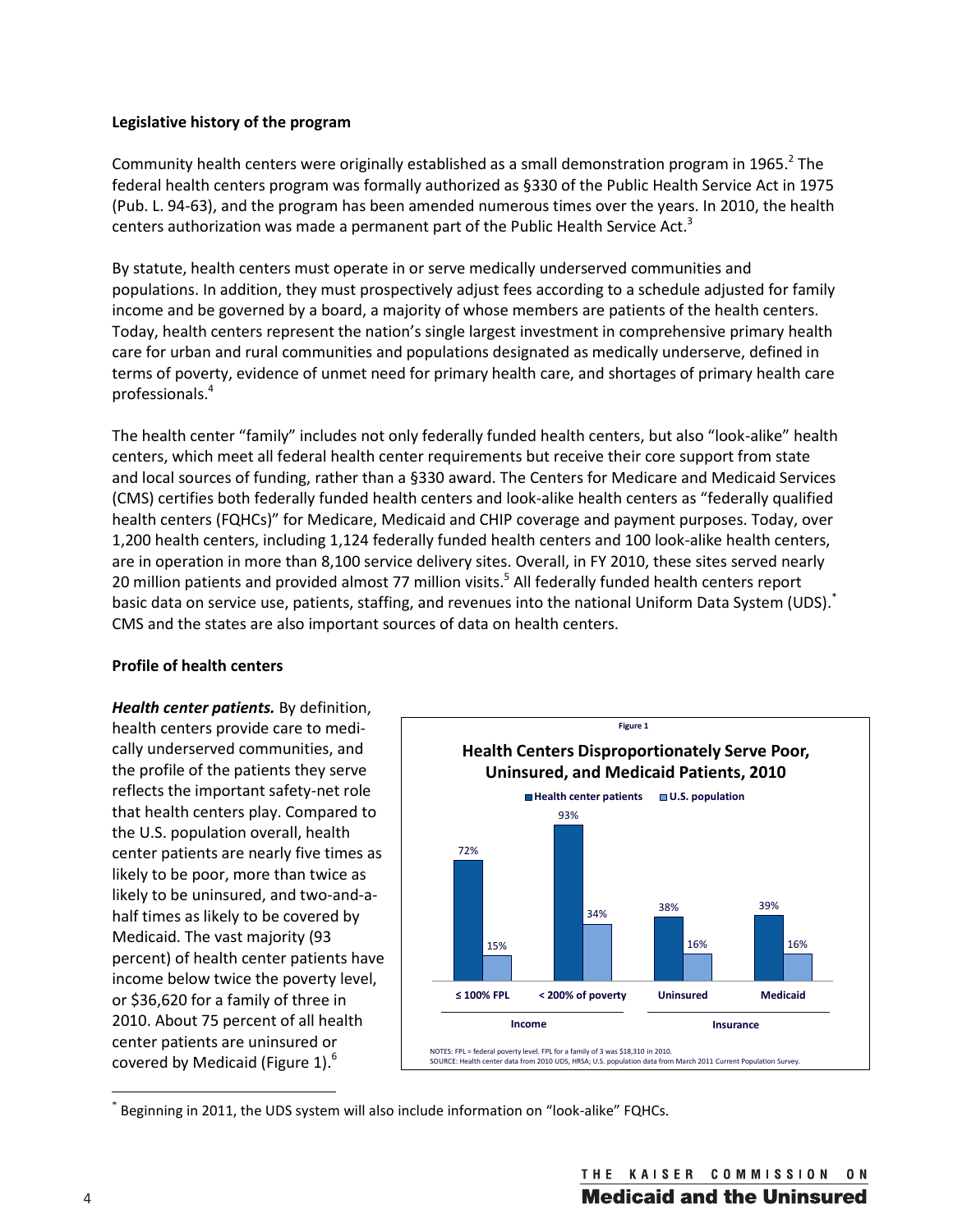Minority populations are overrepresented among health center patients. African-Americans account for 21 percent of all health center patients, and Latinos make up over one-third (Figure 2). Children under age 15 and women of childbearing age (age 15-44) each make up over a quarter of all health center patients, and adults age 45-64 account for about a fifth. The elderly account for only 7 percent of health center patients, but their numbers have doubled to 1.3 million since 1996, when data on this issue were first collected; over the same period, the total elderly population grew by 19 percent.



Chronic conditions are prevalent among health center patients, and physician visits in health centers are significantly more likely than office-based physician visits to involve treatment for one or more serious and chronic conditions. Rates of mental illness, diabetes, asthma, and hypertension are all higher in visits to health center physicians, compared with visits to office-based physicians (Figure 3).

Health centers play a particularly important role in the Medicaid program. As shown earlier, Medicaid beneficiaries make up 39 percent of all health center patients and, nationwide, an estimated 14 percent of all Medicaid beneficiaries, or about one in every seven, receive care at health centers.<sup>7</sup> Nearly a fifth (18 percent) of the primary care physicians who have a high share of Medicaid patients (defined as physicians who derive more than 25 percent of their practice revenues from Medicaid) work in health

center settings.<sup>8</sup> In many communities, health centers dominate the networks of Medicaid managed care plans; in 2010, 29 percent of health centers reported participating in capitated Medicaid managed care arrangements, and 58 percent reported participating in some type of Medicaid managed care arrangement.<sup>9</sup>

*Health center services.* Health centers are obligated by law to furnish a comprehensive range of services; FQHC services are defined as the "services of physicians, physician assistants, nurse social workers, and ancillary services and



Note: Difference measured relative to office-based physicians. \*\*\*p<.01, \*\*p<.05, \*p<.10<br>SOURCE: Estimates based on combined sample of visits to office-based physicians from National Ambulatory Medical Care Survey (NAMCS) "Common chronic conditions" means primary diagnosis for visit is coded as hypertension, asthma, diabetes, heart disease, and selected psychotic<br>conditions and other psychoses. Excludes "pre/post surgical" visits, visits to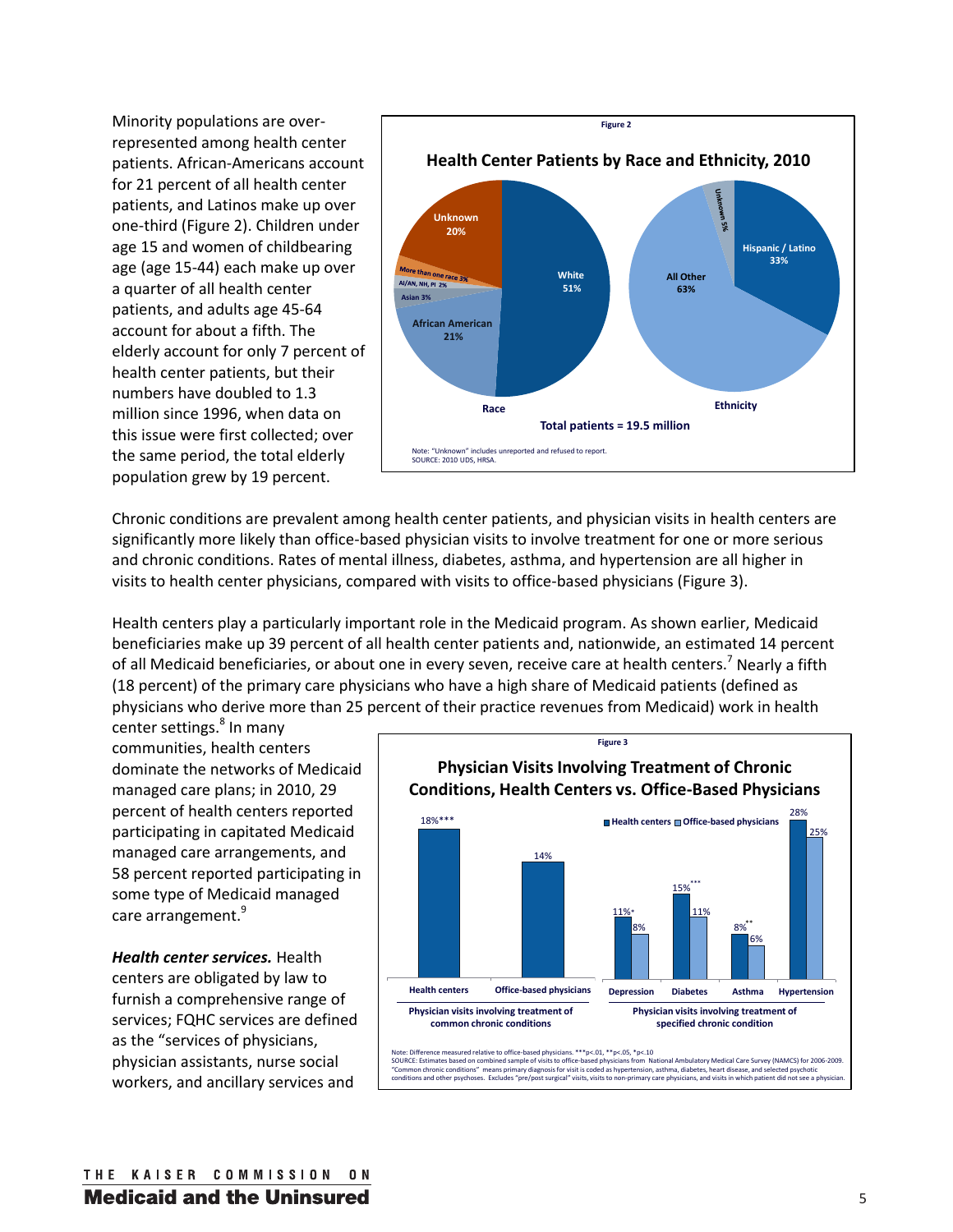supplies, when furnished by a federally qualified health center.<sup>"10</sup> Close to three-quarters of health center visits are for medical care, but patient visits for dental and behavioral health care and for "enabling services" such as case management and health education also account for millions of health center encounters (Figure 4). Over the last decade, the number of health center visits for mental and

dental health care has grown at an extremely high rate, a reflection of the high level of need for these services and the absence of other sources of such care in medically underserved communities. Between 2000 and 2010, while the number of patient visits for medical care rose by about 90 percent, visits for dental care tripled, and visits for mental health care increased fourfold.

*Health center providers.* Essential to the viability of health centers is a sufficient supply of health professionals and administrative personnel to maintain as well as



expand capacity. Today, health centers employ nearly 132,000 staff, including approximately 9,600 physicians, 2,900 dental providers, 3,800 nurse practitioners, and 1,300 licensed clinical social workers. Over 5,800 of the health professionals working at health centers are members of the National Health Service Corps (NHSC).<sup>11</sup> The ACA made a five-year \$1.5 billion investment in the NHSC, supporting scholarships and loan assistance for approximately 16,000 additional professionals practicing in underserved areas. This expansion of the NHSC was intended to coordinate with the expansion of the health centers.<sup>12</sup> However, even with strong coordination, health centers face enormous recruitment challenges to meet increasing demands for care.

*Health center performance.* Numerous studies have documented high performance in health centers on measures of preventive and primary care, equal to or exceeding the performance of office-based physicians.<sup>13</sup> Over the last decade, health centers have demonstrated improved performance in prenatal care, with the percentage of pregnant health center patients beginning prenatal care in the first trimester rising from 58 percent in FY 2000 to 69 percent in FY 2010. This improvement, which exceeded the federal target, is notable especially considering the higher-risk prenatal profile of the health center population.14

Health centers make a major difference in access for the uninsured. Uninsured health center patients are more likely than similar patients nationally to report a generalist physician visit in the past year (82 percent versus 68 percent) and to have a regular source of care (96 percent versus 60 percent).<sup>15</sup> Rural counties with a health center site have been shown to have a third fewer uninsured emergency department visits per 10,000 uninsured residents than rural counties without a health center site, as well as fewer emergency department visits that could have been avoided with timely primary care.<sup>16</sup> The uninsured served in health centers experience better rates of recommended preventive care. Compared to uninsured women treated in other primary care settings, uninsured women served in health centers are 22 percent more likely to receive a Pap smear, 17 percent more likely to receive a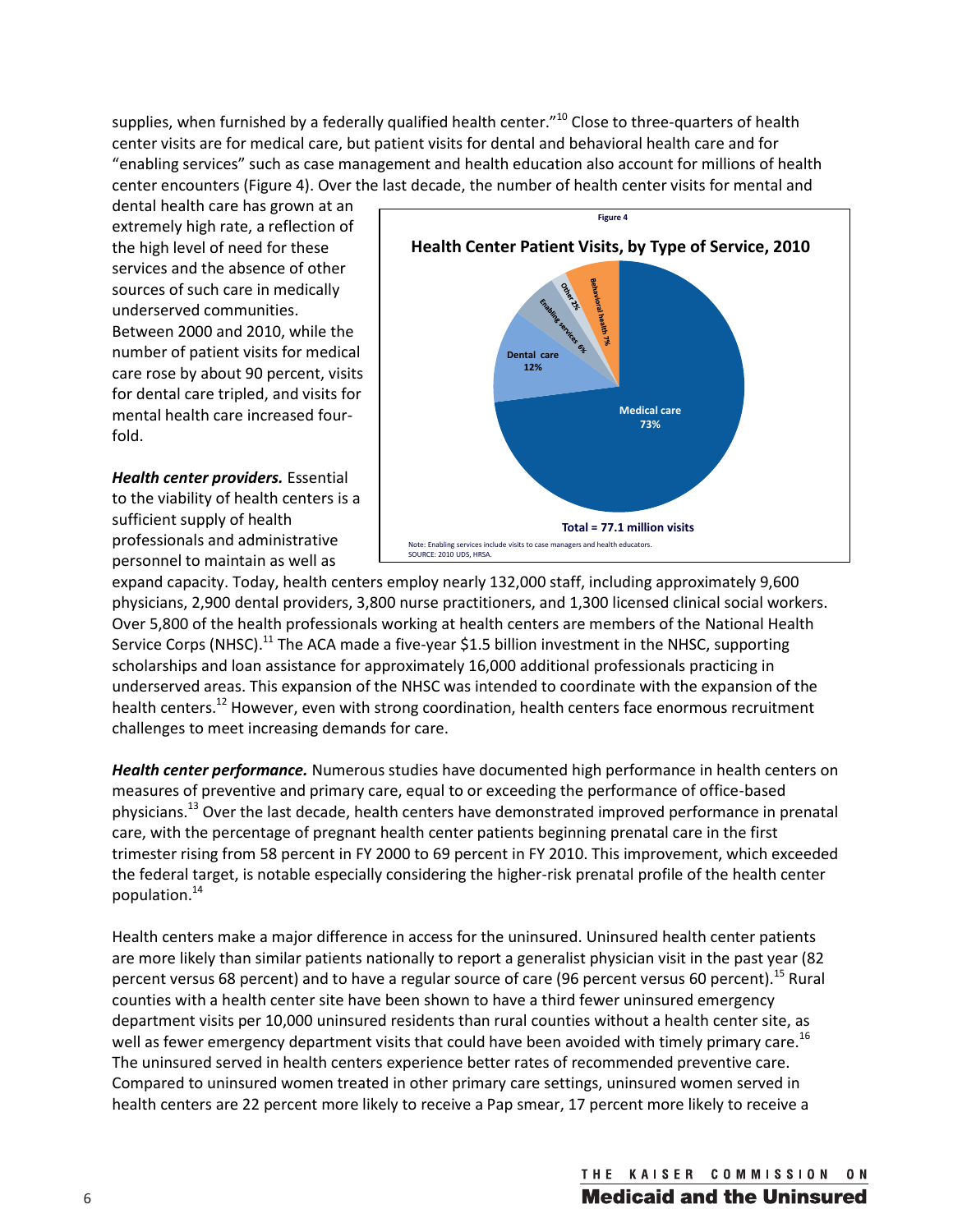breast exam, and 16 percent more likely to receive a mammogram. Controlling for age and race, gender, poverty level, and healthrelated limitations, uninsured health center patients are 8 percent more likely to get cholesterol screening and 8 percent more likely to be screened for high blood pressure than uninsured patients in other primary care settings. The same pattern emerges from data on patients covered by Medicaid (Figure 5).



While health centers have a strong record of connecting patients with

appropriate preventive and primary care, their ability to secure specialist referrals remains a substantial challenge. Health centers report significantly more difficulty referring their uninsured and Medicaid insured patients for specialist care than office-based physicians do, although they have no more difficulty in securing referrals for their Medicare and privately insured patients (Figure 6).<sup>17</sup> Access to specialist care is a problem system-wide, attributable to health care workforce shortages, geographic maldistribution of the workforce, and physician participation behavior. But the problem is exacerbated in the case of health centers by their location in medically underserved areas, the heavy representation of uninsured and publicly insured patients in these settings, and the low income and greater social and clinical complexity typical of health center patients.

Commonly reported barriers to referral are refusal on the part of specialists to accept Medicaid, a requirement for payment at the time of service for uninsured patients, and coverage limitations or exclusions (e.g., Medicaid exclusion of adult dental services) that render even insured individuals uninsured for some care.<sup>18</sup> The fact that the uninsured rate in communities served by health centers is 25 percent or higher means that health centers confront specialist referral problems routinely, as distinct from office-based physicians, who treat only the occasional uninsured patient for whom they may have trouble securing a referral.

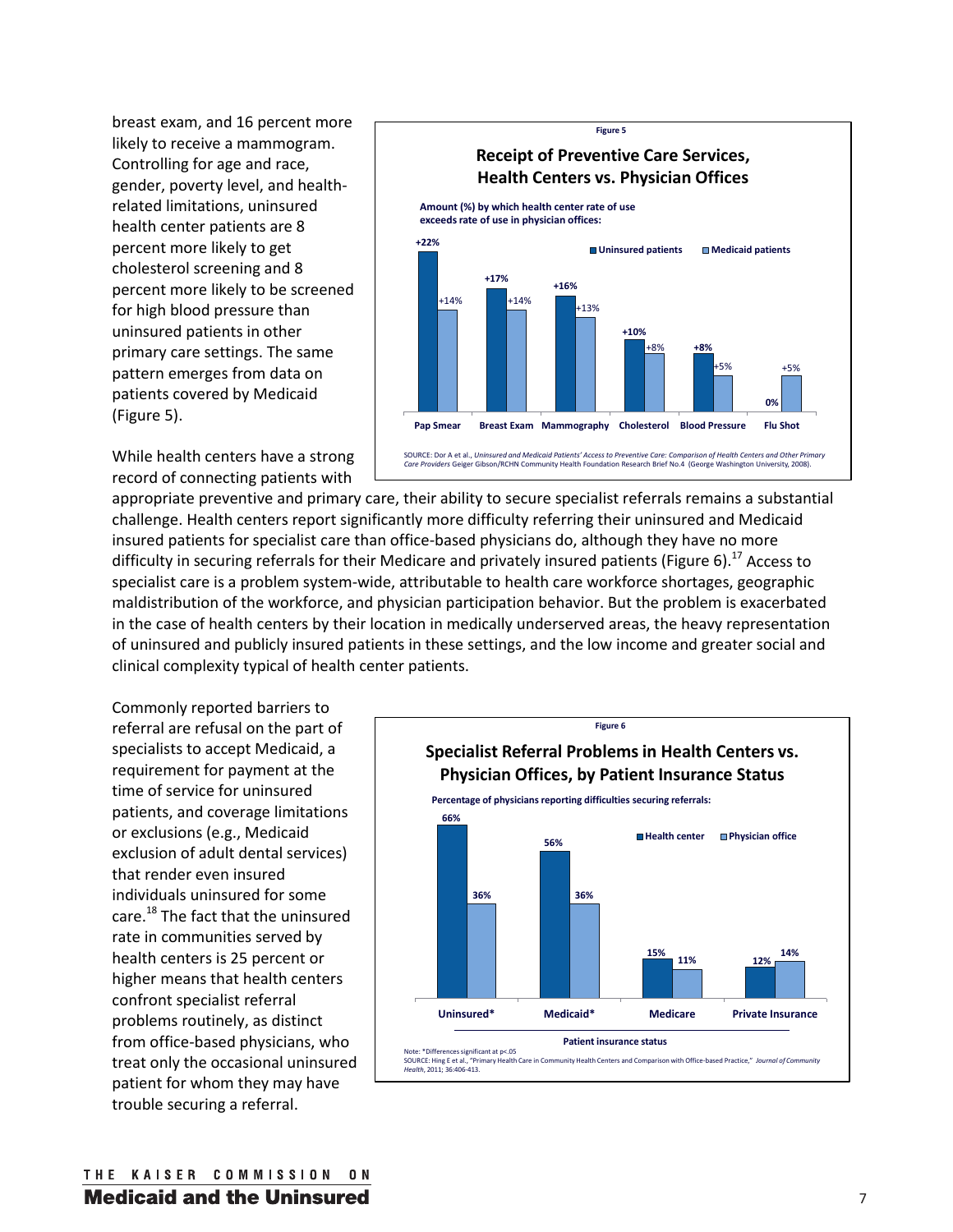*Health center quality and efficiency.* Health centers play a key role in the efforts now underway in many states to improve quality and lower costs through various models of highly coordinated primary care, such as patient-centered medical homes, advanced primary care, and health homes. In most states pursuing these initiatives, which couple payment reform with specific improvements aimed at strengthening the quality of care delivered, health centers are directly involved.<sup>19</sup> A growing number of health centers have earned NCQA accreditation as a patient-centered medical home – as of the end of 2011, nearly one in five health centers had done so, or had an application pending. $^{20}$ 

Health centers have made substantial infrastructure investments oriented toward improving quality. Adoption and use of electronic health records (EHR) is associated with improvements in the quality of care, as well as gains in efficiencies.<sup>21</sup> A national survey of health centers found that, as of 2011, 69 percent of all health centers had adopted EHRs, with 45 percent of them reporting that EHRs were fully operational at all their sites. In addition, health centers that had adopted EHRs had high rates of compliance with federal "meaningful use" measures of HIT adoption, qualifying them for Medicare and Medicaid incentive payments under the HITECH Act.

The availability of a broad range of services under a single roof and health care teams practicing in staffmodel arrangements enable health centers to deliver primary care that is clinically integrated, and also contribute to their highly efficient delivery of care. A recent analysis of data from the Medical Expenditure Panel Survey found that, controlling for health status, health insurance coverage, income, age, and other factors, patients receiving a majority of their ambulatory care in community health center settings had 25 percent lower ambulatory care expenditures, and 24 percent lower total annual medical expenditures, compared with patients who receive most of their care in other primary care settings.<sup>22</sup> Still, as mentioned earlier, health centers' difficulty in connecting their patients to specialty care remains an important challenge, especially because of their high shares of Medicaid and uninsured patients. In addition, many health center patients face gaps in covered benefits and interruptions in their Medicaid coverage, which hinder efforts to deliver continuous and comprehensive care.<sup>23</sup> Coordinating care for special populations, such as homeless patients with mental illness and migrant farmworkers who regularly travel across states, entails extra challenges – and costs that may not be recognized by payers.

Patients report high levels of satisfaction with health center services.<sup>24</sup> Evidence from a recent study of patients' care-seeking practices following implementation of Massachusetts' health reform law suggests that many previously uninsured patients receiving care at health centers and other safety net providers stayed with these providers after acquiring health insurance, citing their convenience, their affordability, and the comprehensiveness of their care; only one in four patients in this study gave as a reason for remaining with their current provider that they could not secure an appointment elsewhere.<sup>25</sup> These findings are consistent with patient satisfaction data collected in health center settings. Evidence showing the sizable share of health center patients (16 percent) who have private insurance also suggests high patient satisfaction.

*Health centers as an economic engine.* Economic analyses indicate that, in terms of the employment and the economic activity they generate, health centers produce an 8:1 return on investment.<sup>26</sup> Between 2000 and 2010, as the health center program expanded, the number of medical staff working in health centers more than doubled, from slightly more than 21,000 health professionals to more than 46,000. Dental staff grew from 3,000 professionals to more than 9,400, and the number of mental health professionals working in health centers more than tripled, from 1,450 to 5,000.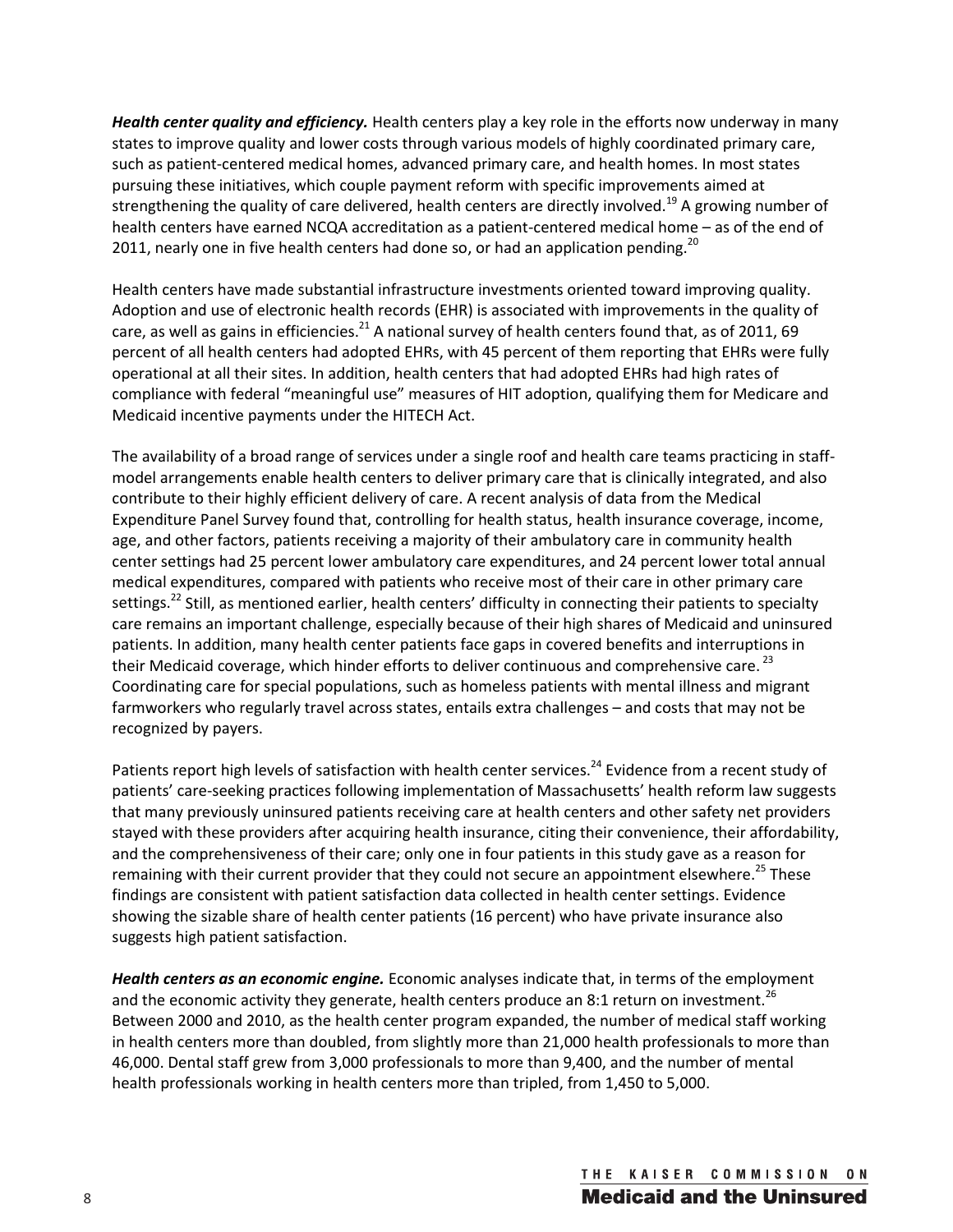## **Funding for health centers**

Health centers are established with funding from multiple sources – grants from regular federal appropriations, state and local grants, private philanthropy, and private investment, such as community development financing.<sup>27</sup> HRSA estimates that up to \$650,000 is needed to establish a new health center site.<sup>28</sup> The initial investment needed for a new site to deliver comprehensive primary and preventive care, known as a "new access point" (NAP), varies depending on whether it is a fully staffed satellite health center, a smaller center in an outreach location such as a school; or a mobile clinic serving an isolated population such as farmworkers, residents of public housing, or homeless individuals. In 2010, each federal health center grantee operated an average of seven access points, although the actual number per grantee ranged from one to dozens.<sup>29</sup> About one-quarter of all health center access points are designed to reach highly mobile or hard-to-serve populations.

Once operational, health centers are expected to become financially viable. Because health centers typically receive only a modest level of ongoing federal, state, and local support for operations, thirdparty payments from public and private health insurers are critical to their survival. Annual federal

grants to health centers now provide about 23 percent of their total operating revenues. Medicaid constitutes the single largest source of financing, accounting for nearly 38 percent of a typical center's operating revenues, while private third-party payments make up 7 percent (Figure 7). Other sources of operating revenues include: state, local, and private grants and contracts (15 percent); Medicare (6 percent); and other public coverage (3 percent). Fees collected from uninsured patients represent only 6 percent of health center operating revenues, reflecting the low income of these patients.



*Medicaid as dominant source of financing***.** Over the past 25 years, a major shift in the main source of financial support for health center operations has taken place. In 1985, federal grants accounted for health centers' total operating revenues and Medicaid provided just 15 percent. However, by 2010, the share of revenues from federal grants had dropped to 23 percent and the share from Medicaid had increased to 38 percent (Figure 8). Medicaid's emergence as the principal source of health centers' revenues can be traced to three important developments. First, significant expansions of Medicaid eligibility for pregnant women, children, and (in some states) parents during the 1980s and 1990s provided new third-party payments to health centers on behalf of many previously uninsured patients. Second, federal legislation enacted in 1989 made FQHC services a mandatory Medicaid benefit. And third, that same legislation also required state Medicaid programs to pay health centers for FQHC services and other Medicaid-covered ambulatory services in accordance with a prospectively established rate that reflects the reasonable cost of care.<sup>30</sup> Together, these reforms in Medicaid eligibility, benefits,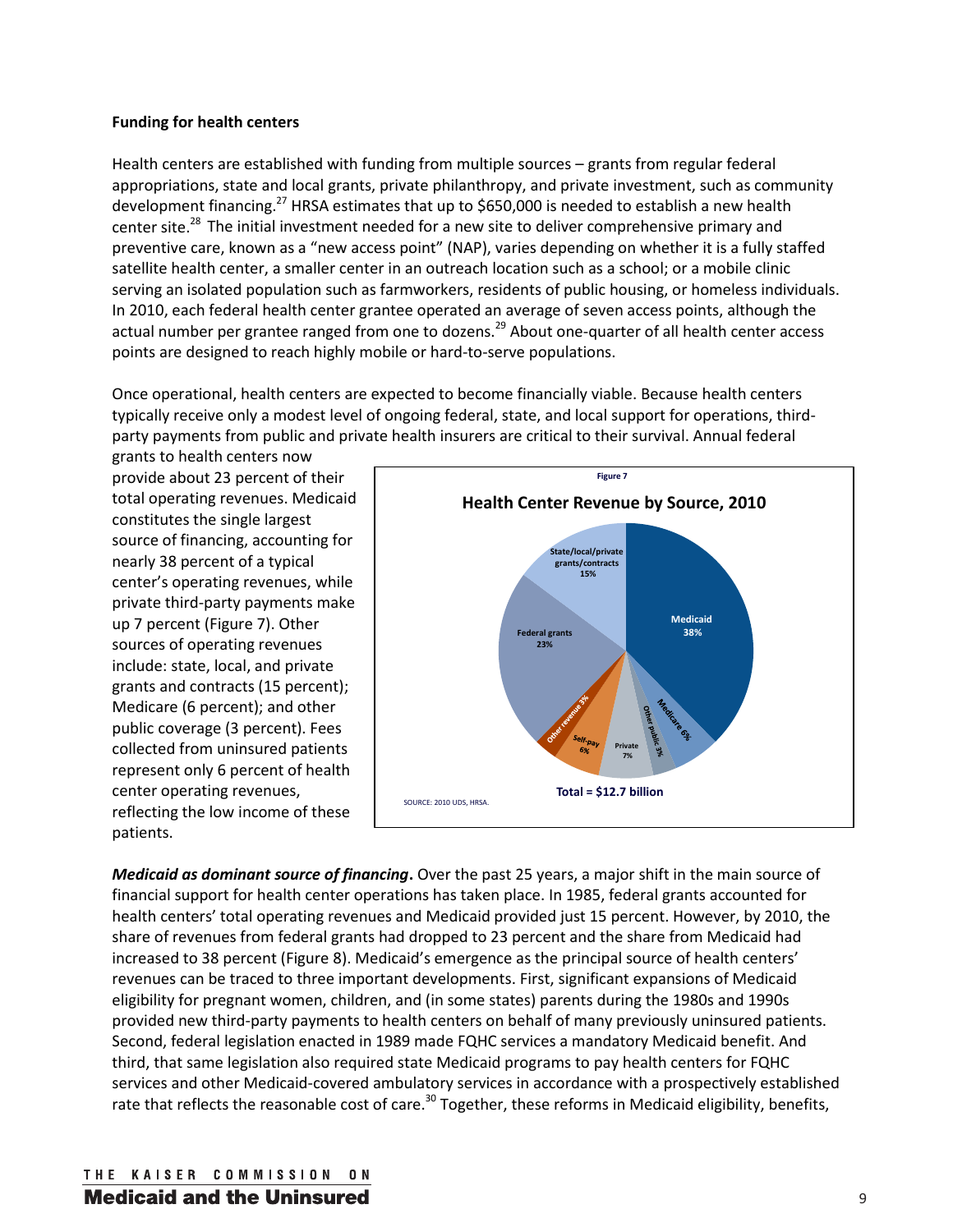and payment substantially increased both the share of health center patients with Medicaid coverage – from 28 percent in 1985 to 39 percent in 2010 – and Medicaid revenues per Medicaid patient.

*Federal grants freed to fund expanded operations.* As revenues from Medicaid have increased, federal grant funding previously used to help defray uncompensated costs associated with caring for Medicaid patients, have become available instead to increase the number of uninsured patients health centers serve. In addition,



the federal government has been able to invest grant dollars in new grantees, NAPs, and expanded services (e.g, addition of oral health, mental health, vision, or on-site pharmacy services, or increased hours of operation). Medicaid financing also has allowed many states to reserve their own grant investments in health centers for service to additional populations and services that Medicaid does not cover, as well as for expansion into new communities.

The relative importance of different sources of revenue depends, in part, on health centers' location and attributes of their patients. For example, health centers in states with more limited Medicaid eligibility for adults could be expected to generate fewer resources from Medicaid and rely more heavily on federal (and to a lesser but significant extent, state and local) grant funding.<sup>31</sup> Health centers serving large farmworker and homeless populations would also be expected to depend more on grants, given lower Medicaid penetration in highly mobile populations. By contrast, health centers in communities with dense concentrations of poor, young families with children are more likely to receive a larger proportion of their operational funding from Medicaid.

*Important but deficient revenues from private insurance.* Sixteen percent of health center patients have private insurance, yet private third-party payments provide only 7 percent of health center revenues. This discrepancy likely reflects several factors: relatively high patient deductibles and copays under private insurance; more limited benefits compared to Medicaid; lack of coverage and payment for care furnished by nurse practitioners, physician assistants, psychologists, and social workers (care furnished by these practitioners is expressly included in Medicaid's definition of FQHC services); and payment rates that may not cover actual costs, as payment under Medicaid is calculated to do. Finally, even if health centers are the sole or main providers in their areas, they may lack the clout of officebased physician practices to negotiate higher rates.<sup>32</sup> Health center losses associated with privately insured patients have been estimated at more than \$5 billion over the period 1996-2007.<sup>33</sup>

*Impact of ACA coverage expansion on revenue base.* The significant expansion of Medicaid eligibility under the ACA, along with subsidies for private coverage offered through the new insurance exchanges, can be expected to alter the revenue base for health center operations. By 2019, a projected 44 percent of all health center patients will be covered by Medicaid, and the share with private insurance, including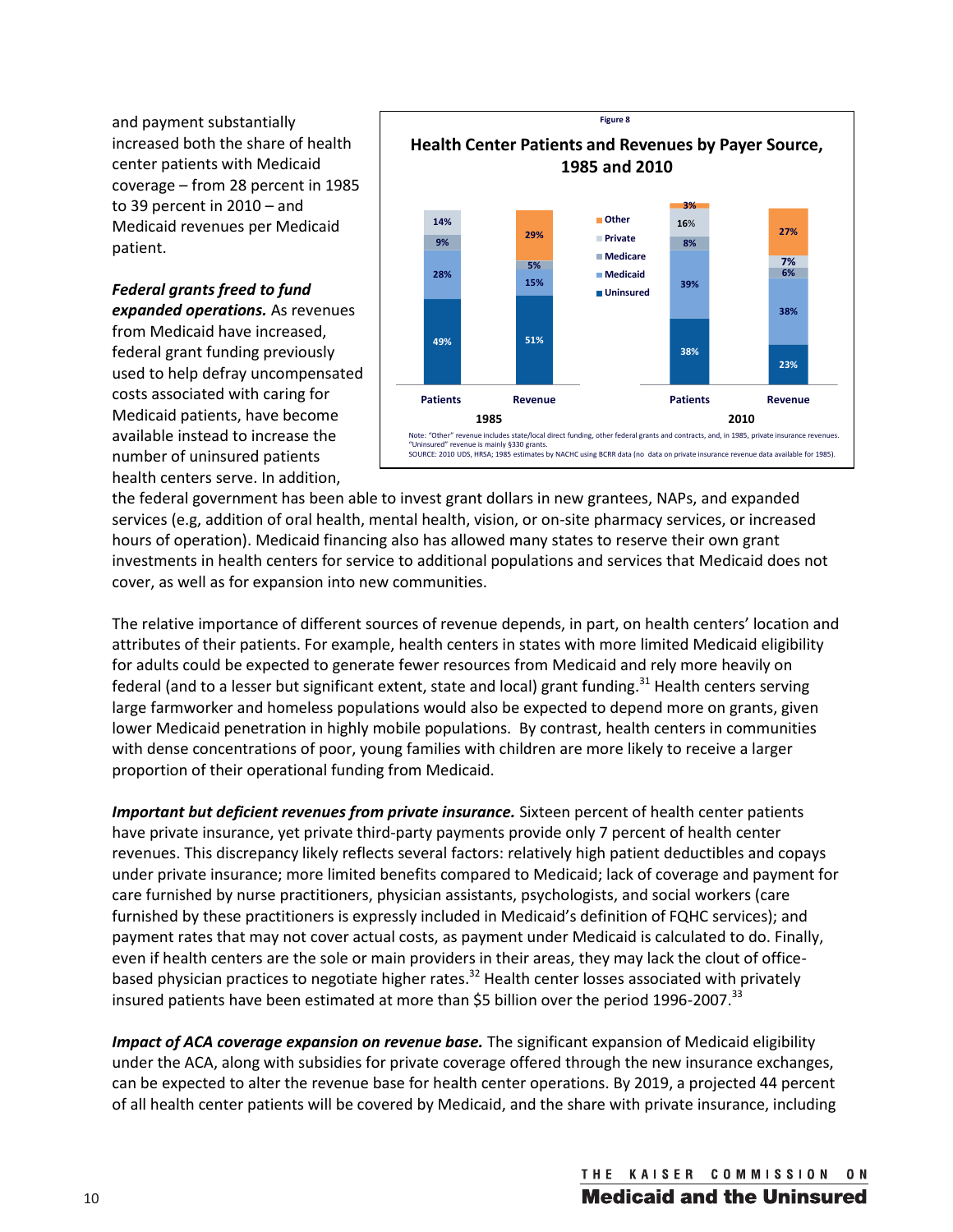those covered by exchange plans, is projected to reach 23 percent (Figure 9). These higher rates of coverage will increase the flow of third-party payments into health centers; in addition, the ACA requirement that exchange plans pay health centers cost-related rates will enhance the revenues they receive on behalf of privately insured patients.

While health center revenues from third-party payers can be expected to improve as a result of expanded insurance coverage, continued federal grant support is crucial for the purpose of expanding health center capacity to meet the growing demand that wider coverage will stimulate. Data from the UDS indicate that, compared with uninsured health center patients, insured patients use health center services more. Thus, when uninsured health center patients gain coverage that lowers their financial barriers to care, increased utilization by these patients, as well as new utilization



by other newly insured patients who seek out health centers as their source of care, are likely. In addition, millions of people who will remain uninsured, or uninsured for needed care, even when the ACA is fully implemented, will continue to seek care at health centers. The Congressional Budget Office projects the non-elderly uninsured rate in 2019 to be 8 percent, but uninsured patients are expected to constitute 22 percent of health center patients that year, an indication of the critical safety-net role that health centers will continue to play in providing access to care for this population.<sup>34</sup> In Massachusetts, following the state's broad expansion of coverage, the demand for care at health centers continued to rise and the uninsured rate among health center patients remained more than nine times the statewide

uninsured rate among nonelderly persons – about 19 percent versus 2 percent.<sup>35</sup>

# **2000-2010: Three waves of health center growth**

Following sharp cuts in 1981 that led to both a reduction in funding and a decline in the number of health centers, the last three decades have witnessed major growth in the number of health centers and health center patients (Figure 10). Over this period, federal funding for the health centers program rose steadily in

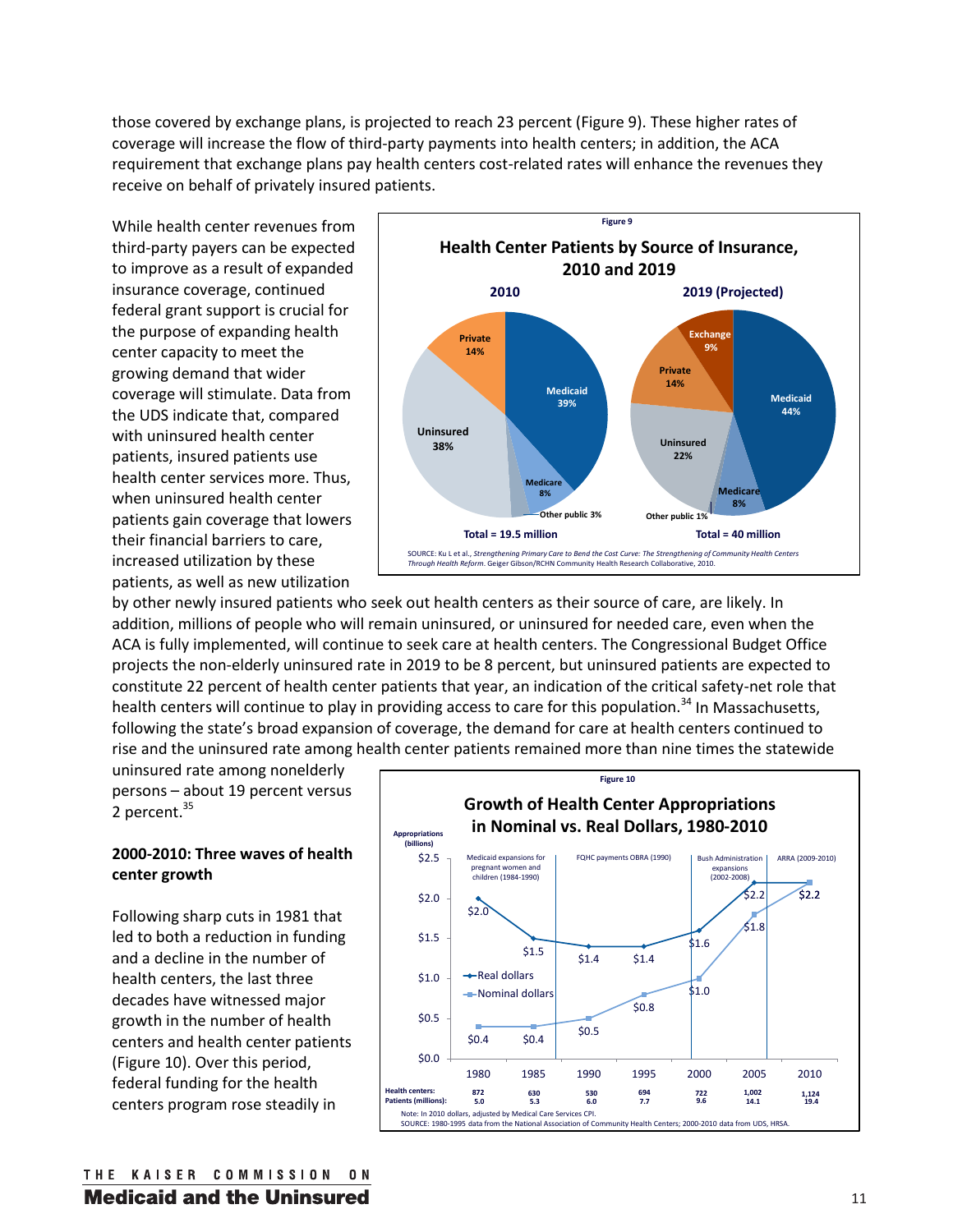nominal dollars, from \$360 million in 1980 to nearly \$2.2 billion in 2010, but, in real dollars, federal appropriations fell steadily from 1980 to 1990, then began to rise in the early- 1990s, and plateaued around 2005 at about the 1980 level. The fact that the health center program expanded significantly over this period even though real appropriations barely increased, points to the vital contribution of Medicaid reimbursement to health centers' operational support, as discussed earlier. In short, while federal appropriations have been sufficient to sustain health center operations for uninsured patients and services, the infusion of Medicaid revenues from expansions of Medicaid eligibility, the inclusion of FQHC services as mandatory Medicaid benefits, and cost-related payment for health center services, has propelled a significant expansion of health centers. The combination of federal appropriations and Medicaid revenues has had a multiplier effect, permitting the health center program to add new grantees, access points, and services. In 1980, 872 health centers served a total of 5 million patients. By 2010, over 1,100 health centers were serving nearly 20 million patients.

In the most recent ten-year period, three notable waves of health center expansion have taken place, all of them characterized by the bipartisan nature of support for the program.

# I. The Bush Administration initiative (2000-2008)

During the 2000 Presidential campaign, George W. Bush pledged to double the reach of the nation's health centers, and beginning with the FY 2002 budget, the Bush Administration oversaw a major expansion of health centers, nearly reaching the President's original aims. In FY2000, the first year of the Bush Presidency, the health center appropriation stood at slightly under \$1.02 billion, and 9.6 million patients were served at 3,800 sites connected with roughly 720 health centers. By the President's final year in office, the appropriation had risen to nearly \$2.1 billion and more than 17 million patients were served through more than 7,000 health center sites connected with 1,131 health centers.<sup>36</sup>

# II. The American Recovery and Reinvestment Act (ARRA)

The American Reinvestment and Recovery Act of 2009 (Pub. L. 111-5) provided an additional \$2 billion infusion into the health centers program over two years (FY 2009 and FY 2010). Of this amount, \$1.5 billion was earmarked for capital expenditures, including the purchase of additional equipment, renovation and repair of existing centers, and major construction of new facilities by existing grantees; more than 2,600 capital improvement projects were funded from these dollars. The remaining \$500 million was designated to fund expanded operations in existing health centers to meet increased demands for care, due largely to the recession and losses of insurance coverage; this funding supported awards to 1,100 existing health center sites to expand their operations, as well as grants to 127 new health center access points around the country. All told, the ARRA investment financed a surge in health center capacity, increasing the number of patients that health centers served by 4.4 million, and adding 18,600 new full-time positions to staff health centers in underserved communities nationwide.<sup>37, 38</sup> The measurable impact of the ARRA investment demonstrated to policymakers that the health center program could deploy funding quickly and effectively, and that additional primary care capacity was needed in underserved communities.39

# III. The Patient Protection and Affordable Care Act

The ACA provided substantial new support for expansion of the health center program, establishing an \$11 billion mandatory Health Center Trust Fund to be spent over the FY 2011-2015 time period. The law also created a \$1.5 billion fund to expand the National Health Service Corps. Under the ACA, \$1.5 billion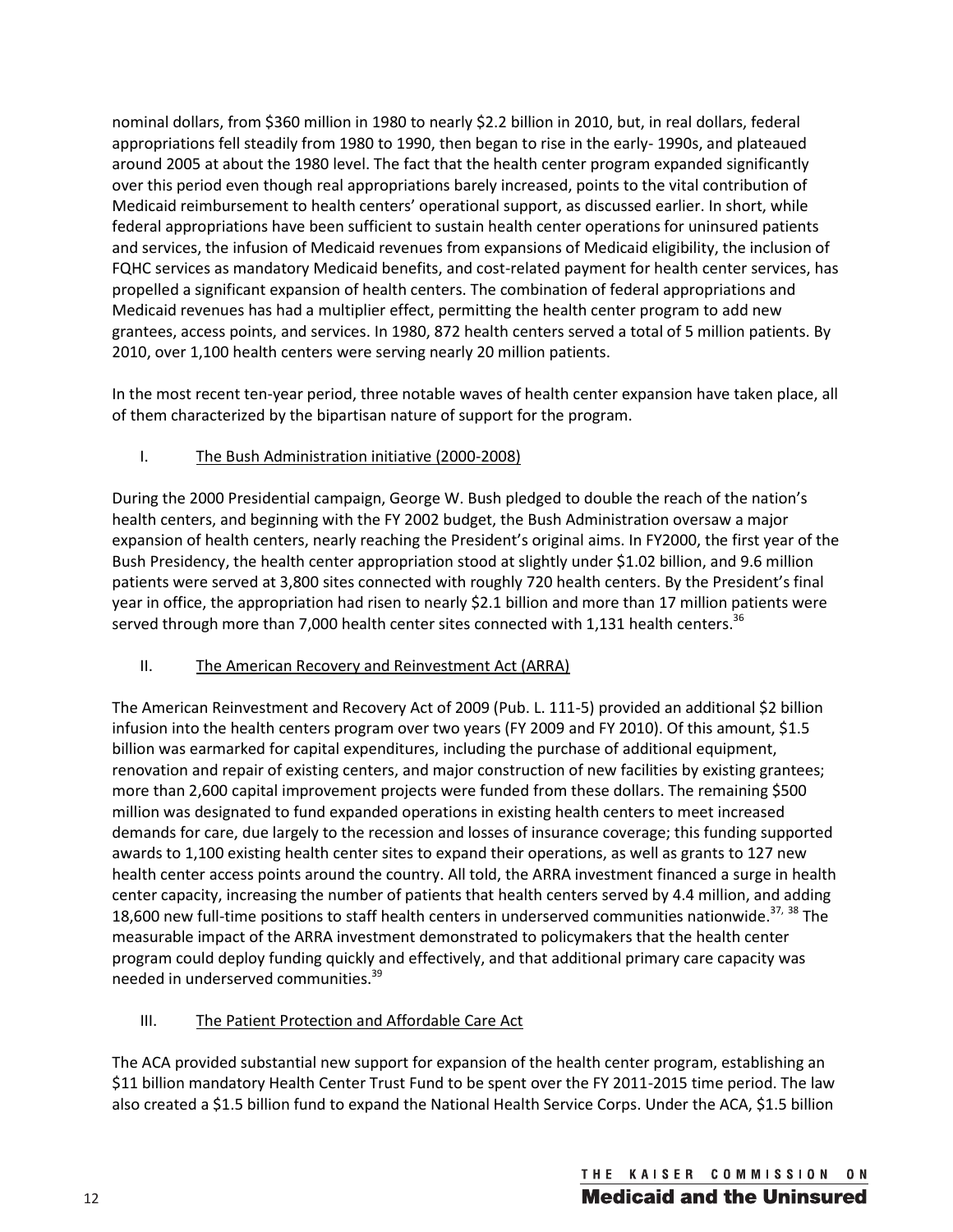of the Health Center Trust Fund is allocated for capital expenditures, including improvements at existing health centers as well as new construction, while \$9.5 billion is allocated to support expanded operations as health centers grow over the five-year period. Between the Trust Fund investment and the expansion of Medicaid and private coverage under the ACA, the number of health center patients is expected to double over the 2010-2019 time period, reaching 40 million. $40$ 

The thrust of the Health Center Trust Fund is to expand health centers' capacity to serve medically underserved populations, but even more, to invest in health centers as a strategy for building health care capacity in the U.S. as 32 million uninsured Americans – many of whom will be low-income and reside in underserved communities – gain coverage.<sup>41</sup> Put another way, the fundamental aim of the Trust Fund is to help realize the ACA's promise of improved access to care, as well as coverage.

## **The 2011 Funding Retrenchment**

The ACA allocated \$1 billion of the Health Center Trust Fund for FY 2011. Most of this funding, \$700 million, was intended to support new expansion of health center capacity, but \$250 million was targeted to sustain the expanded operational capacity financed in FY 2009 and FY 2010 with the ARRA funds. An additional \$50 million was set aside to supplement the Federal Tort Claims Act Judgment Fund.<sup>42</sup> Together, \$2.2 billion in regular federal appropriations for health centers, combined with the additional funding made available through the Trust Fund, brought the total available to support health center growth and resulting larger operations to \$3.2 billion in FY 2011.

With this higher funding level, the Health Services and Resources Administration (HRSA), the federal agency that oversees the health center program, planned to significantly increase awards to establish NAPs, and to support expanded services (ES) at existing health centers. By the winter of 2011, HRSA had received more than 800 NAP applications and anticipated funding 350 awards. HRSA had also received ES applications from 1,100 health centers for purposes such as expanding hours of operation and increasing medical, oral and behavioral health, vision, and pharmacy services, and the agency planned to make ES awards of varying sizes to virtually all applicants.<sup>43</sup>

In an unanticipated development, the budget agreement reached by Congress and the Obama Administration in April 2011 reduced the FY 2011 appropriation for health centers by \$600 million – or 27 percent – from \$2.2 billion to \$1.6 billion.<sup>44</sup> When Health Center Trust Fund dollars are included, the cut in appropriations represents a 19 percent reduction in federal funding available to support health centers in FY 2011, from \$3.2 billion to \$2.6 billion (Figure 11). This cut was the first actual retrenchment in federal health center funding since 1982.

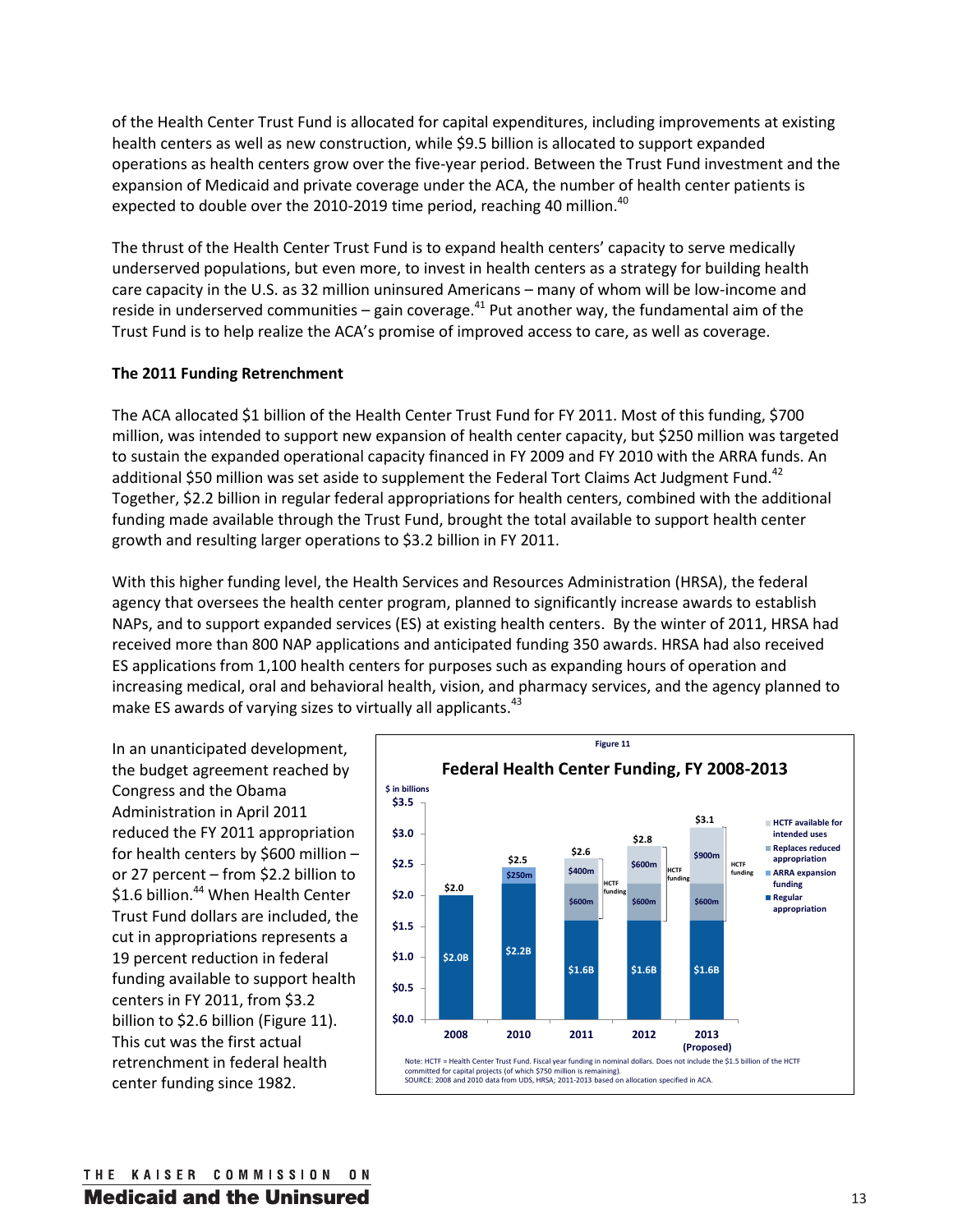To avert the sharp loss of service capacity that the \$600 million cut in regular health center appropriations would have caused, the Obama Administration diverted \$600 million of FY 2011 Trust Fund dollars to offset it. Thus, of the \$700 million initially available from the Trust Fund for new expansion in FY 2011, the lion's share was re-purposed to support ongoing operations, leaving only \$100 million for the ACA's intended investments in new health center capacity. With this amount, HRSA was able to fund only 67 NAP awards, about one-fifth of the 350 originally planned, and none of the ES applications could be funded.

The FY 2012 federal appropriation for health centers is \$1.6 billion – again, \$600 billion short of the \$2.2 billion level associated with sustaining pre-ARRA operational capacity. The ACA Trust Fund provides for \$1.2 billion in FY 2012, but as in FY 2011, \$600 million will have to be diverted to offset the reduced FY 2012 appropriation level, just to sustain pre-ARRA capacity, and \$250 million will again be used to sustain the ARRA-added capacity. Some of the \$350 million remaining will be required to support last year's NAPs and the rest is slated to fund approximately 220 NAPs.

President Obama's proposed budget for FY 2013 once again calls for \$1.6 billion in appropriations for the health center program, effectively reinforcing the reduced level of grant support. At this funding level, continued reliance on the Trust Fund to backfill the reduction will be necessary to sustain current health center operational capacity. For FY 2011 and FY 2012 alone, \$1.2 billion of the \$11 billion Trust Fund intended for investment in health center expansion will instead have been directed to support existing health center operations; if the reduced base of federal appropriations for the health center program persists over the entire 2011-2015 time period, the cumulative amount of Trust Fund dollars diverted will be \$3 billion – nearly a third of the \$9.5 billion committed for expanded operations.

# **Additional reductions in state funding and Medicaid**

The 2011 reduction in federal appropriations for health centers cannot be viewed in isolation because other losses of financing for health centers have compounded its effects. As of November 2011, 35 states provided supplemental grants to health centers to support their operations, but according to an analysis by the National Association of Community Health Centers (NACHC), health center funding in these states declined for the fourth straight year, hitting a seven-year low. From its high point of \$626 million in FY 2008, state grant funding dropped more than 40 percent to an estimated \$335 million for FY 2012, and in six of the 35 states, health centers faced a one-year decline in state funding of 30 percent or more for FY 2012.<sup>45</sup>

State cuts in Medicaid benefits have also had an adverse impact on health center financing. Strained by ongoing effects of the recession and faced with the expiration of ARRA's temporarily enhanced federal Medicaid matching rate,<sup>46</sup> some states responded by reducing optional benefits in Medicaid, particularly for adults. These state cuts have translated into lost health center capacity, particularly with respect to certain primary health care services. For example, California's decision in 2009 to eliminate dental benefits for adult Medicaid beneficiaries forced a number of health centers to close sites or scale back services and staff.<sup>47</sup> In a 2010 survey of 118 health centers by the California Primary Care Association, 92 respondents reported an aggregate loss of \$26 million from the state's dental benefit cuts in 2010 and the forced closure of 12 sites offering comprehensive primary health care.

Northeastern Rural Health Clinics, a health center located in Susanville, CA, offers an example (see Appendix). The clinic serves nearly 14,000 patients, of whom 30 percent are Medicaid beneficiaries. The center was forced to close two sites due largely to the elimination of adult dental benefits in Medicaid,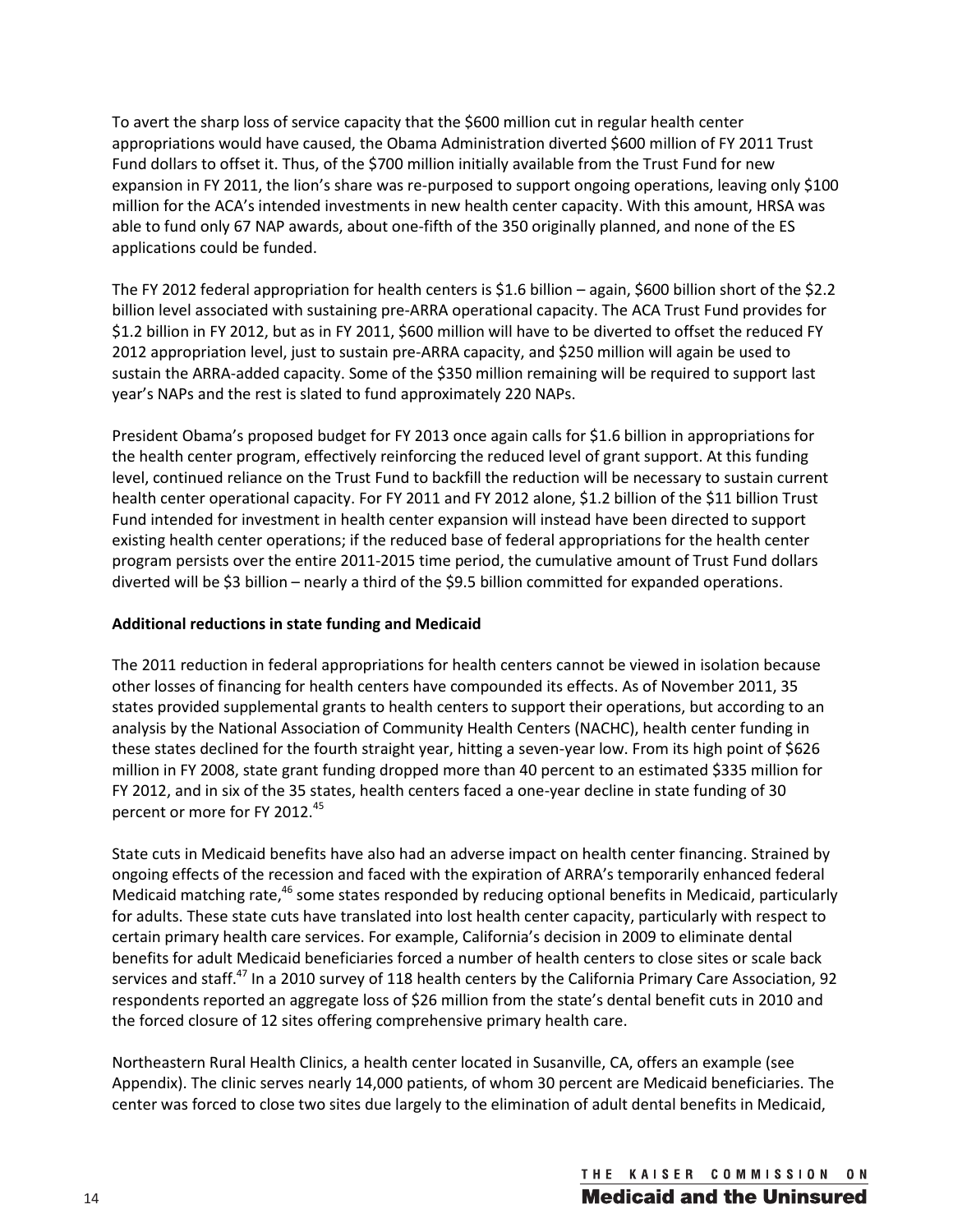along with reductions in state grant funding. Then, as service capacity began to fall, the health center also reported a loss of 27 percent in patient visits. This case crystallizes the downward spiral that can begin when cutbacks in grant funds and Medicaid benefits lead to reduced clinic capacity, leading, in turn, to reduced patient revenues and reduced access to comprehensive primary health care that can maintain and improve health and potentially yield savings to the health care system as a whole.

## **Issues, challenges, and opportunities ahead**

Strong primary health care capacity and access are the bedrock of a reformed health care system that is characterized by high performance and that offers the potential to reduce overall health care costs. Where medically underserved communities are concerned, the health center program represents the core of the nation's investment in primary health care. The foundation of this investment is federal grant financing; while public and private third-party revenues also represent key sources of operational support, it is the basic federal grant that anchors the program in thousands of urban and rural communities that otherwise lack access to comprehensive primary health care, and that supports such care for the uninsured and under-insured.

The 2011 reduction in health center appropriations was the first-ever cut in the federal government's direct investment in primary health care capacity since 1982. It remains to be seen whether this funding will ultimately be restored, or whether the health center program will face downsizing rather than expansion in the long term, if Health Center Trust Fund dollars intended for growth to reach new populations and communities, especially as coverage expands, continue to be used instead to replace reduced appropriations. For the health center program to meet current needs and expected demands for care in the years ahead, and for health centers to participate fully in the innovative care delivery and payment systems that are now emerging, a number of conditions are key:

- First, restoration of the cuts in federal appropriations going forward would help to ensure that Health Center Trust Fund dollars are not used further to replace basic appropriations funding for existing operations, and remain available for expanded capacity as planned. The President's proposed budget for FY 2013 calls, again, for the sharply lower level of regular appropriations level enacted in 2011, raising the specter that the Trust Fund will again be tapped to fill the funding gap for ongoing operations.
- Second, if appropriations funding could be restored, then scheduled expenditures of the Health Center Trust Fund could proceed, with commitments to both new health center grants in communities that currently lack sites and expanded capacity at existing health centers. Trust Fund dollars would provide support for much-needed additional dental and mental health care capacity, as well as increased general capacity. Developing health center capacity to provide primary care to a growing number of Medicare beneficiaries, as well as to serve as health homes for children and adults with serious and chronic physical, mental, and developmental health conditions, is also a priority. Health centers have already demonstrated their ability to deliver high-quality primary and preventive care; their involvement in medical home demonstrations and rapid adoption of HIT suggest their potential to further improve the care they deliver to meet these added challenges.
- Third, coordination of the National Health Service Corps investment with health center resources can help optimize efforts to ramp up health centers' clinical care capacity. Expansion of current health center strategies that involve partnering with training and residency to recruit and retain physicians and other health care professionals and build health care teams, and reform of state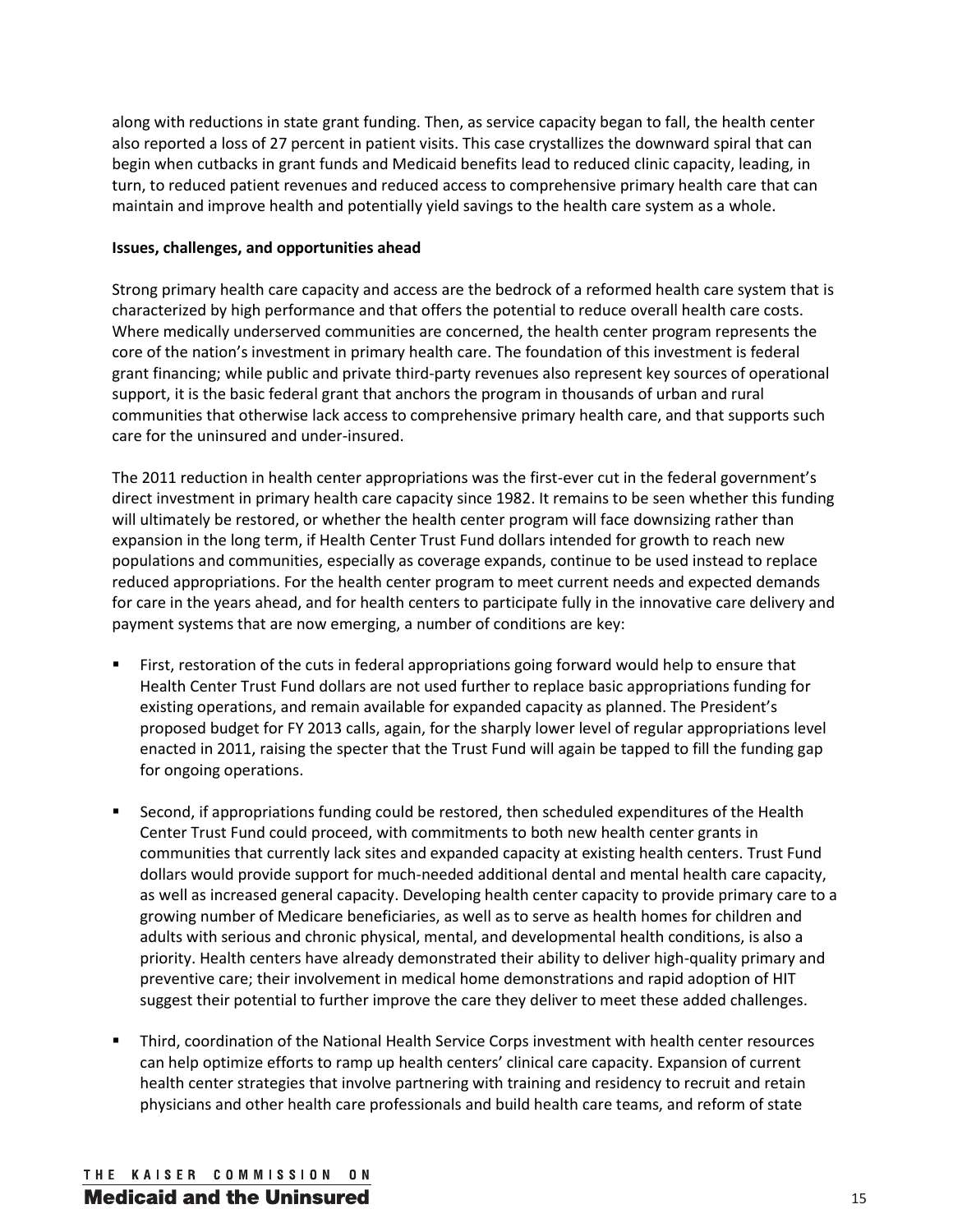licensure laws to permit health professionals to practice "at the top of their license," are key to ensuring an adequate health care workforce, particularly in medically underserved communities.<sup>48</sup>

- Fourth, as millions of people served by health centers gain private insurance through Qualified Health Plans (QHPs) in the new exchanges, shortcomings of private insurance that currently depress payments to health centers relative to the costs of care provided to privately insured patients, warrant attention. Compared with Medicaid, private insurance covers a far smaller proportion of the cost of primary care, due to the impact of deductibles and out-of-pocket charges, coverage exclusions and limitations, non-coverage of primary care services furnished by providers other than physicians, and payment rates that fall below the cost of care. The ACA requirement that QHPs pay health centers their Medicaid rates for the covered services they furnish may mitigate current shortfalls somewhat, if implemented as intended.<sup>49</sup> However, continued and adequate grant funding will remain important, not only to subsidize care for uninsured patients, but also to help health centers cover the revenue gaps that can be expected to accompany high-deductible health plans that lack first-dollar coverage except for specified preventive services, such as mammograms and hypertension screening.
- Fifth, fostering health center efforts to partner with specialized providers and institutions can help to ensure that their patients have access to a full range of necessary primary and specialty health care. These partnerships, which are evolving in many communities, strengthen health centers' capacity to care for complex patients with chronic conditions and have the potential to reduce avoidable and costly hospital inpatient and emergency department care for ambulatory caresensitive conditions by improving access to comprehensive primary care.<sup>50</sup>
- Finally, although prospective, cost-based payment has ensured that health centers can recapture the cost of the services they provide, new payment models may be needed, consistent with growing interest in payment approaches that strengthen incentives for efficiency (e.g., payment for episodes of care over time rather for individual encounters), and that reward high quality while also providing adequate support for efficient operations so that resources to support uncompensated care are not diverted to cover shortfalls.

Health centers' high performance, their rapid and effective assimilation of technological and delivery system innovations to improve care delivery, and their ability to expand quickly to meet growing demands, provide strong support for the ACA vision of the health center program as a vital part of the effort to advance the nation's broadest health care goals – to promote better care, reduce health care costs, and improve the overall health of Americans. Moving forward, full funding of the program consistent with its expected larger role in the coming years would help to ensure that health centers continue to bring essential primary care services to millions of medically underserved people, regardless of their insurance coverage or ability to pay, and, as intended, expand their reach to provide access and care to millions more.

This issue paper was prepared by Peter Shin and Sara Rosenbaum of George Washington University, and Julia Paradise of the Kaiser Family Foundation's Commission on Medicaid and the Uninsured. Additional support for this issue paper was provided by the RCHN Community Health Foundation.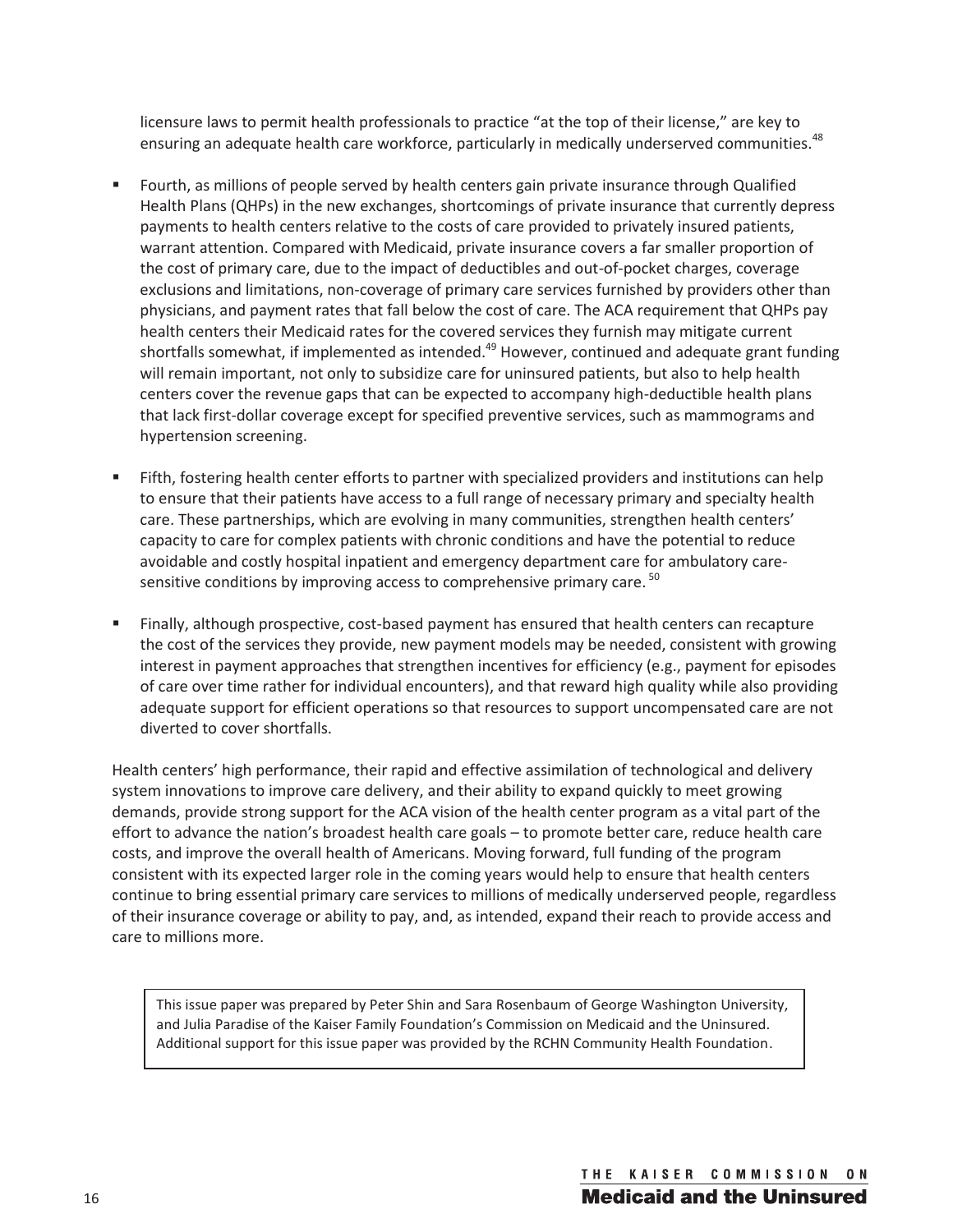#### **Appendix**

#### **Northeastern Rural Health Clinics**

Northeastern Rural Health Clinics (NRHC) has been serving patients in rural northern California since 1977. One of the only primary care settings in the area, NRHC has provided a wide spectrum of care, including primary medical, dental, behavioral health, home health care services, and hospice services. The main site is located in Susanville; two satellite sites are located within 40 miles. The main site is next door to a critical access hospital and operates an urgent care clinic for emergent cases. The largely low-income local population had an unemployment rate of nearly 13 percent in 2011, compared to 10.9 percent statewide.<sup>51</sup> Despite low income and high unemployment, NRHC patients are largely privately insured and the share of Medicaid and uninsured patients is relatively small.

#### *Reduced access to primary care results from state cuts*

In 2009, California made several drastic cuts to its state budget that directly affected health centers. The budget eliminated several optional Medicaid benefits, including adult dental services. It also cut the direct state grants that health centers count on by \$70 million in the 2009-2010 fiscal year.<sup>52</sup> For NHRC, these cuts represented nearly a \$400,000 loss, resulting in layoffs of 20 percent of the staff and, ultimately, the closure of two satellite clinics – Westwood Family Practice, 21 miles west of Susanville, and Doyle Family Practice, 42 miles to the southeast.

The loss of these two satellites – each, the sole source of primary care in its community – has substantially set back access to essential primary care in rural northeastern California. NRHC lost five physicians and other health professionals and provided an average of 10,000 fewer patient visits annually. Many patients experienced a complete loss of access. While a small percentage of affected patients sought care at the main Susanville site, a large share simply stopped coming in for care. In addition, after adult dental benefits in Medicaid were eliminated, a dramatic reduction in pediatric dental visits by families whose parents lost this coverage was observed.

California's state budget cuts have had lasting effects on both NRHC operations and the delivery of care for underserved patients. In the years since the cuts, the health center has reopened one of its satellite clinics to serve patients three days a week, rotating providers from its main site. Through grant assistance from a private foundation and redirected NRHC funds, the satellite clinic has been able to serve 20-25 patients per day on the days it is open. Despite this recovery, however, additional infrastructure, staffing, and operational support are needed to build back capacity to meet the pent-up demand for services since the clinic's closure. In the last fiscal year, NRHC operated at a loss of \$1.5 million on its \$8.7 million annual operating budget and provided about 49,000 visits, down from an average 62,000 visits annually prior to the budget cuts.

While NRHC, like many health centers around the country, received additional federal funding for capital investment through the American Recovery and Reinvestment Act (ARRA), it has faced difficulty sustaining these investments. ARRA funds helped NRHC acquire and implement an Electronic Health Record (EHR) system in 2010, but did not cover the full implementation costs or the ongoing costs to maintain it. Nor was there additional operations support to mitigate reduced productivity stemming from EHR implementation. Reduced reimbursement rates and local budget cuts have posed further financial challenges.

#### *Looking ahead: emerging challenges and the role of state and federal support*

As NRHC continues to navigate the economic straits in California, several considerable challenges still lie ahead. As the state moves more Medicaid beneficiaries into managed care, rural patients may be more limited in where they can obtain care, depending on plans' provider networks.<sup>53</sup> Also, under the Governor's current budget proposal, health center executives expect managed care plans to reduce the prospective payment rate by an additional 10 percent or more, straining NRHC's ability to sustain the current scope of services it offers. Although there is a perception that health centers can bear state and local funding cuts because they receive substantial federal funding, federal dollars tend to support capital expansion rather than provide the operational support needed to sustain infrastructure and increase capacity. And federal funding is often fixed; it does not increase to fill gaps left by state and local reductions. Health centers – and their patients – will continue to depend on both federal and state support to maintain the health center program's mission of providing high quality health care to vulnerable populations.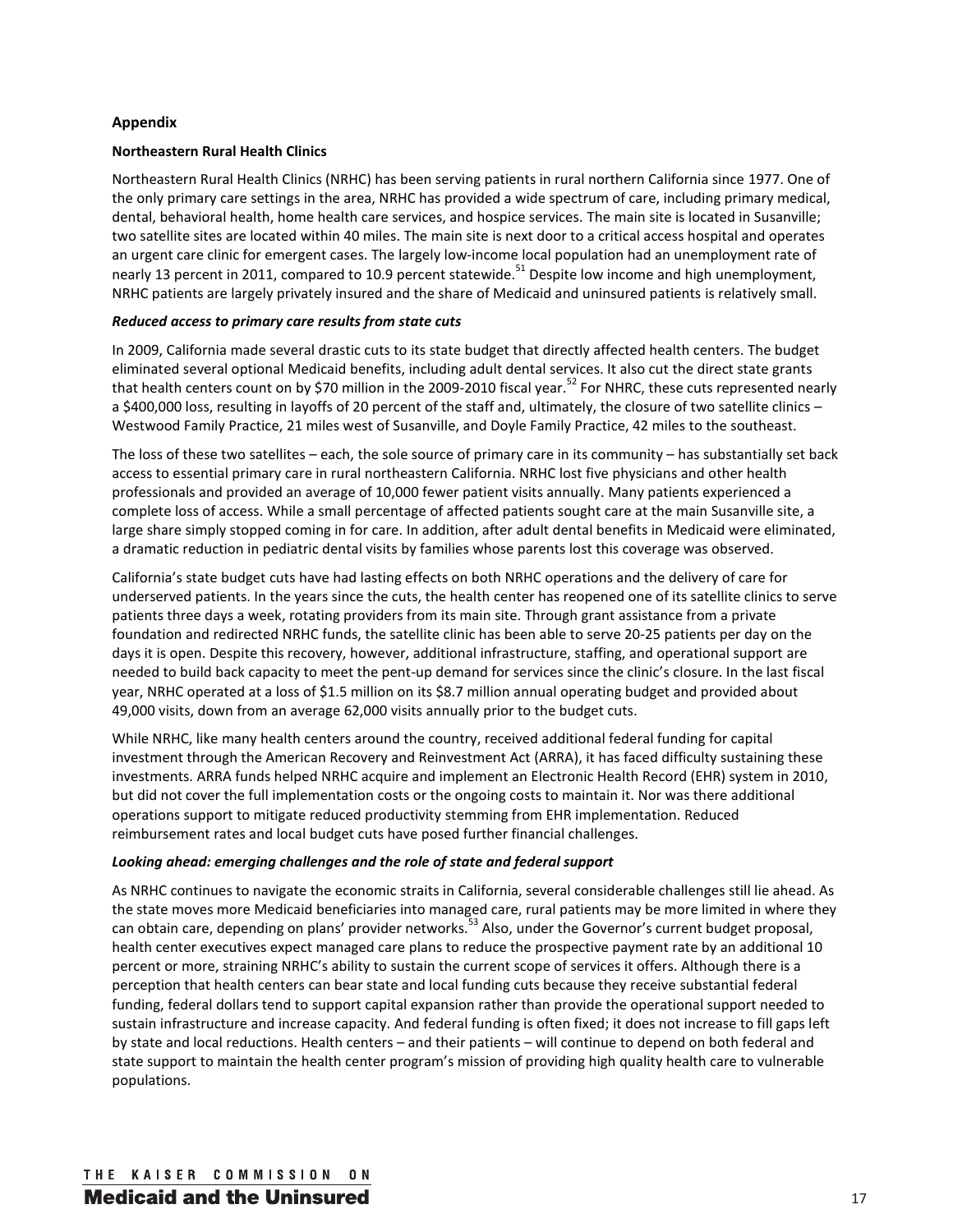#### **Endnotes**

 $\overline{a}$ 

<sup>1</sup> Rosenbaum S et al., *National Health Reform: How Will Medically Underserved Communities Fare?* Geiger Gibson/RCHN Community Health Foundation Research Collaborative, Policy Research Brief No. 10 (George Washington University, 2009).

http://www.gwumc.edu/sphhs/departments/healthpolicy/dhp\_publications/pub\_uploads/dhpPublication\_5046C2DE-5056-9D20-<br>3D2A570F2CF3F8B0.pdf

Adashi E et al., "Health Care Reform and Primary Care – The Growing Importance of the Community Health Center," *New England Journal of Medicine,* 362:2047-2050 (June 3, 2010).

Patient Protection and Affordable Care Act §5601.

<sup>4</sup> Health Resources and Services Administration, Medically Underserved Areas and Populations. http://bhpr.hrsa.gov/shortage/muaps/ (Accessed online, February 7, 2012)

5 U.S. Department of Health and Human Services, Health Resources and Services Administration, Fiscal Year 2013 Justification of Estimates for Appropriations Committees, page 44.

 $<sup>6</sup>$  Ibid.</sup>

<sup>7</sup> Based on U.S. Census Bureau, Current Population Survey, Annual Social and Economic Supplement, 2009 through 2011.

<sup>8</sup> Sommers A and J Paradise, "Physician Willingness and Resources to Serve More Medicaid Patients: Perspectives from Primary Care Physicians," *Medicare and Medicaid Research Review* 1:2 (2011) pp. E1-E17.

 $^9$  2010 UDS.

<sup>10</sup> SSA §1861(aa)(3)(A) and § 1861 (aa)(1)(A)-(B).<br><sup>11</sup> HRSA datawarehouse (data as of 3/6/12).

<sup>12</sup> Affordable Care Act bolsters the primary care workforce in medically underserved communities, News Release, U.S. Department of Health and<br>Human Services, November 22, 2010. http://www.hhs.gov/news/press/2010pres/11/20

<sup>13</sup> Rothkopf J et al., "Medicaid Patient Seen at Federally Qualified Health Centers Use Hospital Services Less Than Those Seen by Private Physicians, "*Health Affairs*, 2011; 30(7):1335-1342; Shi L et al., "Racial/Ethnic and Socioeconomic Disparities in Access to Care and Quality of Care for US Health Center Patients Compared with Non-Health Center Patients," *Journal of Ambulatory Care Management,* 2009 Oct-Dec; 32(4): 342-50; Dor A et al., *Uninsured and Medicaid Patients' Access to Preventive Care: Comparison of Health Centers and Other Primary Care Providers*. Geiger Gibson/RCHN Community Health Foundation Research Collaborative, Policy Research Brief No. 4 (George Washington University, 2008). http://www.gwumc.edu/sphhs/departments/healthpolicy/CHPR/downloads/RCHN\_brief4\_8-13-2008.pdf; Falik M et al.,<br>"Comparative Effectiveness of Health Centers as Regular Source of Care," Journal of Ambulator

<sup>14</sup> U.S. Department of Health and Human Services, Health Resources and Services Administration, Fiscal Year 2013 Justification of Estimates for Appropriations Committees.

<sup>15</sup> Shi L and G Stevens, "The Role of Community Health Centers in Delivering Primary Care to the Underserved: Experiences of the Uninsured and Medicaid Insured," *Journal of Ambulatory Care Management* 2007; 30(2): 159-170.

<sup>16</sup> George R et al., "Presence of a Community Health Center and Uninsured Emergency Department Visit Rates in Rural Counties," *Journal of* 

*Rural Health*, Winter 2009 25(1):8-16.<br><sup>17</sup> Hing E et al., "Primary Health Care in Community Health Centers and Comparison with Office-based Practice," Journal of Community Health, 2011; 36:406-413.

<sup>18</sup> Cook N et al., "Access to Specialty Care and Medical Services in Community Health Centers," Health Affairs, 2007; 27(5): 1459-1468.<br><sup>19</sup> Takach M, Community Health Centers and State Health Policy: A Primer for Policym

http://nashp.org/sites/default/files/CHC\_7-24-08.pdf.<br><sup>20</sup> Ku L et al., *Transforming Community Health Centers into Patient Centered Medical Homes: the Role of Payment Reform, Commonwealth<br>Fund, 2011. <u>http://www.commonwea*</u>

 $^{21}$  Cunningham M et al., Results of the 2010-2011 Readiness for Meaningful Use of HIT and Patient Centered Medical Home Recognition Survey, Geiger Gibson/RCHN Community Health Foundation Research Collaborative, Policy Research Brief No.27 (George Washington University, 2011). http://www.gwumc.edu/sphhs/departments/healthpolicy/dhp\_publications/pub\_uploads/dhpPublication\_6461F0DD-5056-9D20-<br>3D7593CB6AE409B5.pdf.

3D7593CB6AE409B5.pdf. 22 Richard P et al., "Cost Savings Associated with the Use of Community Health Centers," *Journal of Ambulatory Care Management* 2012*;* 35(1): 50-59.

<sup>23</sup> Ku L et al., *Promoting the Integration and Coordination of Safety Net Health Care Providers Under Health Reform: Key Issues*, Commonwealth Fund, 2011.

http://www.commonwealthfund.org/~/media/Files/Publications/Issue%20Brief/2011/Oct/1552\_Ku\_promoting\_integration\_safetynet\_provide<br>
In a under reform ib.pdf.<br>
<sup>24</sup> Chil at al. "Prise see Osision" and in a set of the set of

Shi L et al., "Primary Care Quality: Community Health Center and Health Maintenance Organization," Southern Medical Journal 2003; 96(8):787-795.

<sup>25</sup> Ku L et al., "Safety-Net Providers After Health Care Reform: Lessons From Massachusetts," *Archives of Internal Medicine* 2011;171(15):1379- 1384.

26 Rosenbaum S and P Shin, *Community Health Centers and the Economy: Assessing Centers' Role in Job Creation Efforts.* Geiger Gibson/RCHN Community Health Foundation Research Collaborative, Policy Research Brief No. 25 (George Washington University, 2011). http://www.gwumc.edu/sphhs/departments/healthpolicy/dhp\_publications/pub\_uploads/dhpPublication\_A5C8D794-5056-9D20-<br>3DD5D5A9CD2DAFD1.pdf.

<sup>27</sup> Shin P et al., *Financing Community Health Centers as Patient- and Community-centered Medical Homes: A Primer. Commonwealth Fund,* 2009. http://www.gwumc.edu/sphhs/departments/healthpolicy/dhp\_publications/pub\_uploads/dhpPublication\_A186E838-5056-9D20- 3D9EA92EB75DAC24.pdf.<br><sup>28</sup> Based on the annual New Access Point Applications. http://www.hrsa.gov/grants/apply/assistance/nap/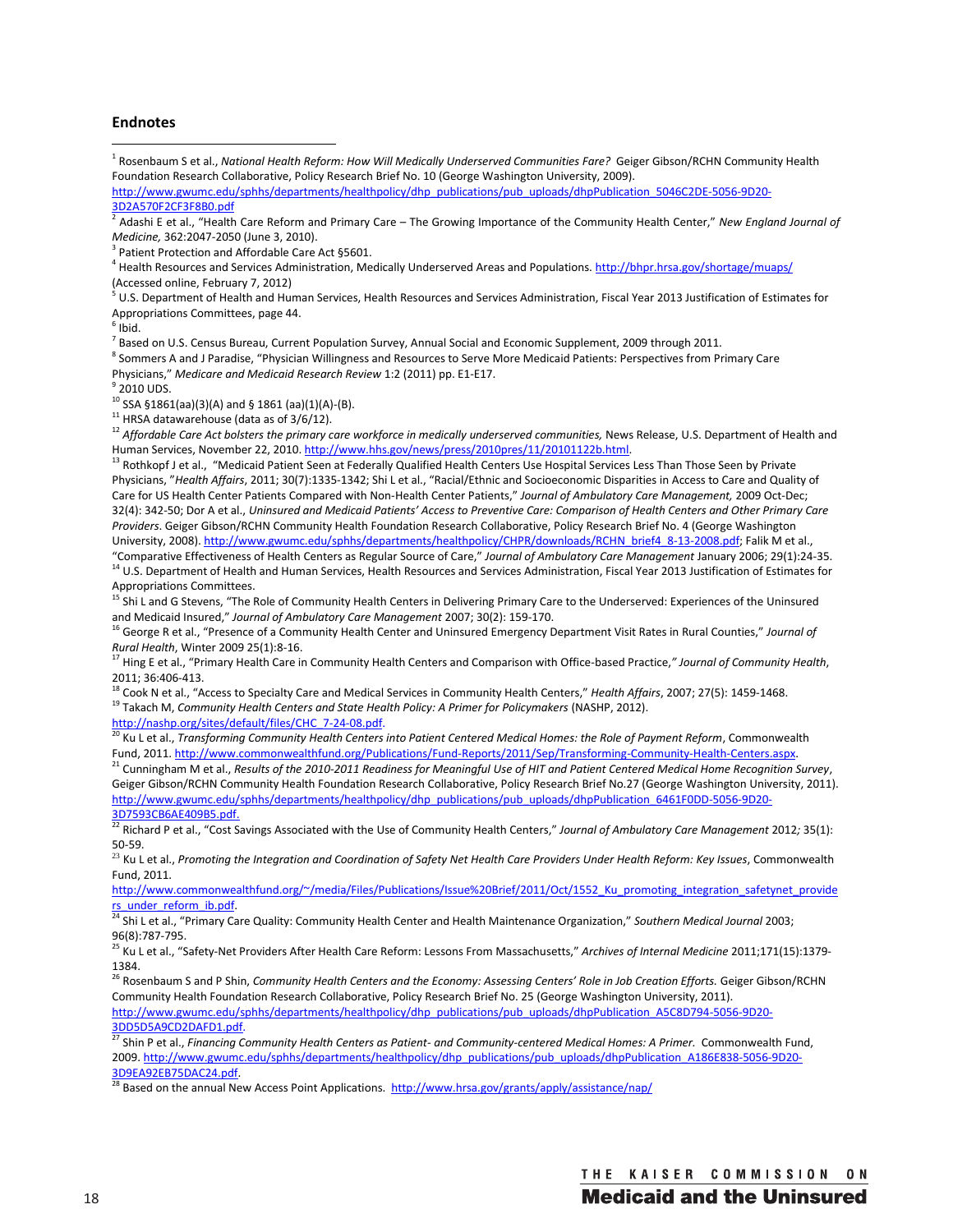$^{29}$  Estimates from communications among George Washington University researchers, staff of the National Association of Community Health Centers, and staff of the Bureau of Primary Health Care.

Medicare, Medicaid, and SCHIP Benefits Improvement and Protection Act as contained in the Consolidated Appropriations Act (P.L. 106-554). <sup>31</sup> Shin P et al., *Medicaid and Community Health Centers: the Relationship between Coverage for Adults and Primary Care Capacity in Medically* 

<sup>35</sup> Ku L et al., "Safety-Net Providers After Health Care Reform: Lessons From Massachusetts," *Archives of Internal Medicine*. 2011; 171 (15):1379- 1384.

<sup>36</sup> Appropriations data provided by the National Association of Community Health Centers. Data on number of centers and sites from UDS, 2000 and 2009.

 $37$  HRSA, Health Center Quarterly Report Data (for the report period ending September 30, 2011). http://bphc.hrsa.gov/recovery/increasepatients.html.

<sup>38</sup> Fiscal Year 2011 Summary of Performance and Financial Information, page 6, U.S. Department of Health and Human Services.

http://www.hhs.gov/budget/hhs-performance-report-fy2013.pdf.<br><sup>39</sup> Shin P et al., *The Economic Stimulus: Gauging the Early Effects of ARRA Funding on Health Centers and Medically Underserved Populations and Communities,* Geiger Gibson/RCHN Community Health Foundation Research Collaborative, Policy Research Brief No. 17 (George Washington University, 2010).

http://www.gwumc.edu/sphhs/departments/healthpolicy/dhp\_publications/pub\_uploads/dhpPublication\_C41AE130-5056-9D20-

3D65728F2361CFAF.pdf.<br><sup>40</sup> Ku L et al., Strengthening Primary Care to Bend the Cost Curve: The Expansion of Community Health Centers through Health Reform, Geiger Gibson/RCHN Community Health Foundation Research Collaborative, Policy Research Brief No. 19 (George Washington University, 2010). http://www.gwumc.edu/sphhs/departments/healthpolicy/dhp\_publications/pub\_uploads/dhpPublication\_895A7FC0-5056-9D20-

3DDB8A6567031078.pdf.<br><sup>41</sup> Shin P and S Rosenbaum, *The Role of Community Health Centers in Addressing the Needs of Uninsured Low Income Workers: Implications of Proposed Federal Funding Reductions.* Geiger Gibson/RCHN Community Health Foundation Research Collaborative, Policy Research Brief No. 22 (George Washington University, 2011).

http://www.gwumc.edu/sphhs/departments/healthpolicy/dhp\_publications/pub\_uploads/dhpPublication\_B5E2CD0C-5056-9D20- 3DC9B0C6B7EA7DE3.pdf; Rosenbaum S et al., *Who Are the Health Center Patients Who Risk Losing Care Under the House of Representatives Proposed FY 2011 Spending Reductions?* Geiger Gibson/RCHN Community Health Foundation Research Collaborative, Policy Research Brief No. 20 (George Washington University, 2011).

http://www.gwumc.edu/sphhs/departments/healthpolicy/dhp\_publications/pub\_uploads/dhpPublication\_B4FD331D-5056-9D20-<br>3DEFF1D54B246805.ndf.

<sup>42</sup> Federally funded community health centers receive medical and other liability coverage through the Federal Tort Claims Act rather than through private malpractice insurance coverage.

<sup>43</sup> New access point grants were available prior to ARRA and ACA. See *Health Centers: Competition for Grants and Efforts to Measure*<br>Performance Have Increased (GAO-05-645), Government Accountability Office, July 2005. h

<sup>44</sup> Galewitz P, "Community Health Centers Hit Hard by Washington Deficit Cuts," Washington Post/Kaiser Health News, 6 October 2011.<br><sup>45</sup> Community Health Centers Face Growing Demand from Newly Uninsured Patients, State Po

<sup>46</sup> An Overview of Changes in the Federal Medical Assistance Percentages (FMAPs) for Medicaid. http://www.kff.org/medicaid/upload/8210.pdf; *Enhanced Medicaid Match Rates Expire in June 2011.* http://www.kff.org/medicaid/upload/8205.pdf, Kaiser Family Foundation, 2011. <sup>47</sup> Internal communication with the California Primary Care Association, February 3, 2012.

<sup>48</sup> Future of Nursing: Leading Change, Advancing Health, National Academies Press, Institute Of Medicine, 2010.<br><sup>49</sup> PPACA §1302(g); 42 C.F.R. § 156.235(e).

 $\overline{a}$ 

50 Rosenbaum S et al., *Assessing and Addressing Legal Barriers to the Clinical Integration of Community Health Centers and Other Providers,* Commonwealth Fund, 2011.

http://www.commonwealthfund.org/~/media/Files/Publications/Fund%20Report/2011/Jul/1525\_Rosenbaum\_assessing\_barriers\_clinical\_inte gration\_CHCs.pdf ; Takach M and J Buxbaum, *Developing Federally Qualified Health Centers into Community Networks to Improve State Primary Care Delivery Systems,* Commonwealth Fund, 2011; Ku L et al., *Transforming Community Health Centers into patient-Centered Medical Homes: The Role of Payment Reform,* Commonwealth Fund, 2011.

http://www.commonwealthfund.org/~/media/Files/Publications/Fund%20Report/2011/Sep/1548\_Ku\_transforming\_community\_hlt\_ctrs\_PCM Hs\_final.pdf.<br><sup>51</sup> U.S. Bureau of Labor Statistics (2012), Lassen County, CA Unemployment rate – not seasonally adjusted.<br><sup>52</sup> California Primary Care Association (2010), *California 2009-10 Budget Impacts on Community Cli* 

http://cpca.org/cpca/assets/File/Policy-and-Advocacy/State-Budget/State-Budget/CPCA 2009 Budget Impact on CCHCs-Final-1-27-10.pdf.<br><sup>53</sup> California Department of Mental Health (2011), Medi-Cal Mental Health Policy Consolida http://www.dmh.ca.gov/services\_and\_programs/medi\_cal/Consolidation.asp.

Underserved Communities, Kaiser Commission on Medicaid and the Uninsured, March 2012. http://www.kff.org/medicaid/8293.cfm.<br><sup>32</sup> Improving Commercial Reimbursement for Community Health Clinics: Case Studies and Recommendat Solutions, RCHN Community Health Foundation and Manatt Phelps and Phillips, LLP, New York, New York, 2007.

<sup>33</sup> *Health Centers: An Overview and Analysis of their Experiences with Private Health Insurance,* Kaiser Commission on Medicaid and the Uninsured, 2008. http://www.kff.org/uninsured/upload/7738.pdf .<br><sup>34</sup> Elmendorf D, Congressional Budget Office analysis of the Major Health Care Legislation enacted in March 2010 before the Subcommittee on

Health Committee on Energy and Commerce, U.S. House of Representatives, March 20, 2011.